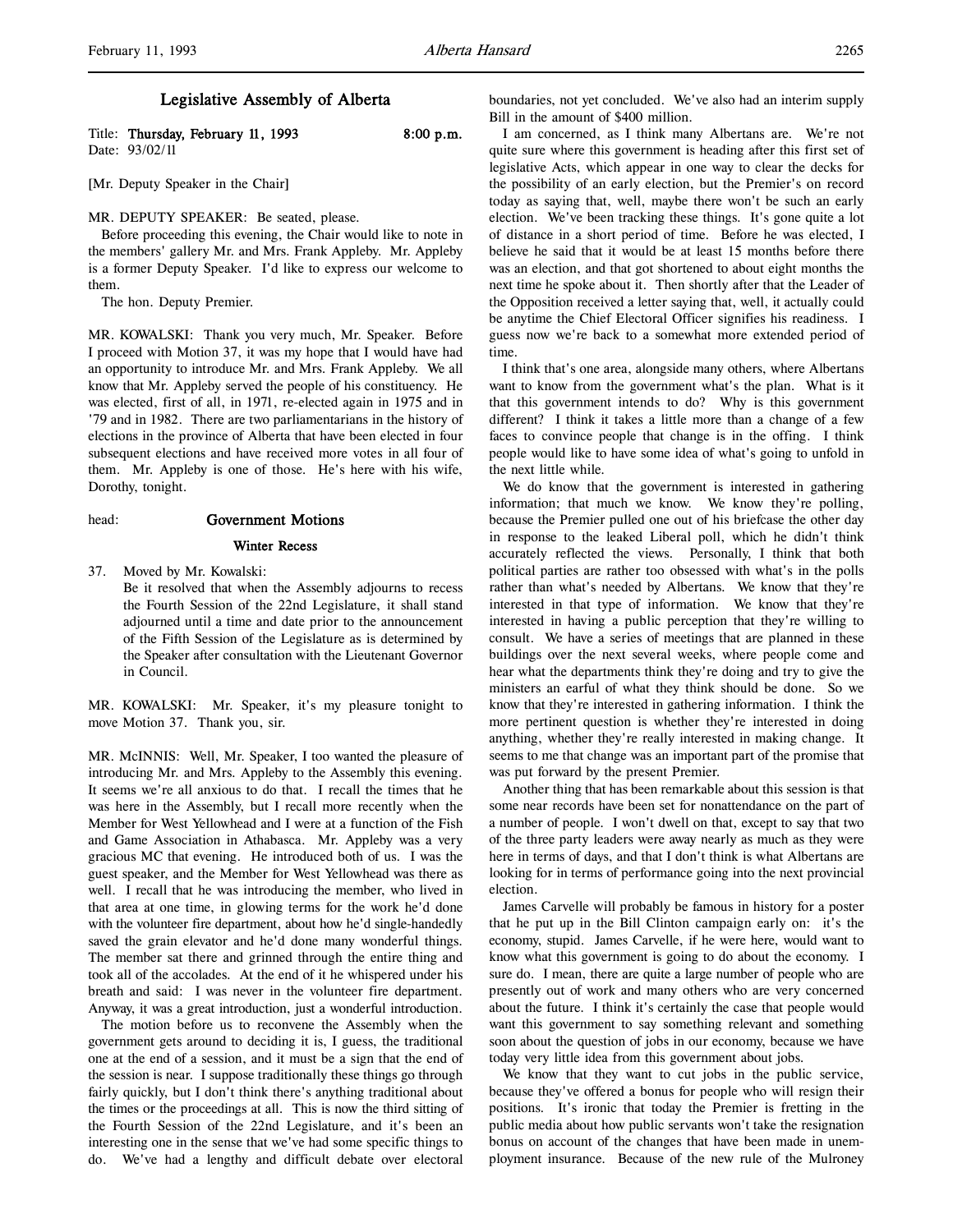We know that jobs are being cut in the health care sector, in the health care industry. We know that there's uncertainty in a lot of areas, yet there is no hint of a jobs program and no hint of when we're going to get a jobs program. We in the opposition have been saying for a very long time that if you look to the future, you'll see environmentally friendly industries involving small businesses and products that are perceived that way, that there is an economy coming that's based on better-lasting products that can be maintained and serviced locally with local labour rather than things being shipped halfway around the world and thrown away or into landfills once they're done.

There is a potential in recycling industries, yet there is no recycling program for the province of Alberta. The one that exists in the city of Edmonton is under attack due to lack of funds. The first and best chance that I recall for us to develop a new recycling industry was when two Alberta companies won a competition a year ago on what to do with our 2 and a half million disused, discarded tires every year. They won the competition fair and square as judged by not only a technical committee of experts but also an advisory committee of stakeholders, to use that overused term, and the cabinet as well. They convinced all three, but somehow between the pillar and the post the whole thing's fallen on the ground. All of a sudden we're not recycling anymore; we're going to be incinerating the tires.

It's the key dilemma, what we do with discarded products. In the past the thing to do has been to landfill them. Instinctively, people know it's a terrible thing to use up resources quickly and then bury them in the ground. For one thing, you can't find places to put them anymore. So we're moving away from that. The key dilemma today is between recycling and incineration, and the first chance this government gets to show which way it's heading, it goes towards incineration. That doesn't bode very well. There are no jobs in incinerating tires. There are jobs in recycling. The Minister of Environmental Protection knows this, but he continues to back the decision to incinerate.

### 8:10

The rest of the world is discovering that clear-cut logging is an environmentally destructive method of timber harvesting. It's the least job-producing method. In the United States clear-cutting is banned today as the choice method of harvesting. You have to meet stringent criteria. Here we have fellers, bunchers, delimbers that harvest 24 hours a day using clear-cut technology in areas where we don't know the effect of that type of logging, and we're not getting the kinds of jobs out of those industries that we need. I think it's . . .

# Point of Order Items Not Debatable

MR. KOWALSKI: Mr. Speaker, on a point of order.

MR. DEPUTY SPEAKER: The hon. Government House Leader is rising on a point of order.

MR. KOWALSKI: Mr. Speaker, this is rather interesting. What I moved this evening was an adjournment motion, and I would direct the Speaker to Standing Order 18(2), "All other motions, including adjournment motions, shall be decided without debate or amendment." I gather that my colleague, the hon. Member for

Edmonton-Jasper Place, rose to provide introductory remarks to the former MLA for Athabasca, but I think he swayed away from his introductory remarks about seven minutes ago. I repeat that Standing Order 18(2) is very clear, sir. [interjections]

MR. DEPUTY SPEAKER: Order please. The Chair would like to refer the hon. Government House Leader to Standing Order  $18(1)(f)$ :

The following motions are debatable: every motion . . .

(f) for the adjournment of the Assembly when made for the

purpose of . . .

Oh, excuse me. I guess I should have read it.

MR. McINNIS: On the point of order, Mr. Speaker. This is not an adjournment motion. This is a motion which grants authority to the Speaker to reconvene the session. An adjournment motion is when we adjourn. We're not adjourning. We're going to pass this motion, and we're going to go on to do other business this evening. The effect of passage of this motion would not be the adjournment of the House; therefore, it cannot possibly be an adjournment motion.

MR. DEPUTY SPEAKER: Hon. members, the Chair does agree with the hon. Member for Edmonton-Jasper Place. The Chair well remembers other occasions of a similar nature when we have gotten into a somewhat protracted debate on the adjournment of the House to another time in the future.

#### Debate Continued

 MR. McINNIS: Thank you, Mr. Speaker. I assure the House that I'm not going to enter a protracted debate. I'm merely making the point that this government should not be able to sneak out of this Assembly without declaring what its economic plans are for the future, because the people of this province are in need and they're looking to this government for leadership. They recognize that there's been a change at the top, and they would like to see some real change following from that change at the top.

I also would like to mention the area of public works, because I think that we need to look to building our infrastructure in the future as we look towards the future economy. I think we need to think about making sure that our municipalities are in a position to foster economic growth, that they have within them the technical capabilities, the physical structure to provide the kind of economic leadership that they need in their areas. I think that in future local municipalities will be the engines of economic growth. People will make decisions about the kind of future they want, and they'll go out and get it.

I think also we need to think in this province about investing in our people, investing in the human capital or the human infrastructure, making sure that our work force today and in the future is not only well skilled to do jobs but understands and knows how to learn and relearn as time goes on. It's one thing to know a trade and a skill, but it's quite another to be able to learn new skills and new trades and embrace new ideas as they come along. We believe on this side of the House that our education system is in need of some reform, in need of some leadership and direction, and again, that's not been forthcoming from the government in this session of the Legislature.

The motion before us, Motion 37, says that, well, we're going to go away and we're going to think about things and we're going to analyze things and maybe come back at you later on with a new session or maybe not. That is simply not good enough. What I'm saying today is that we have to look in the area of what we're going to do in the economy, and we have to try and build those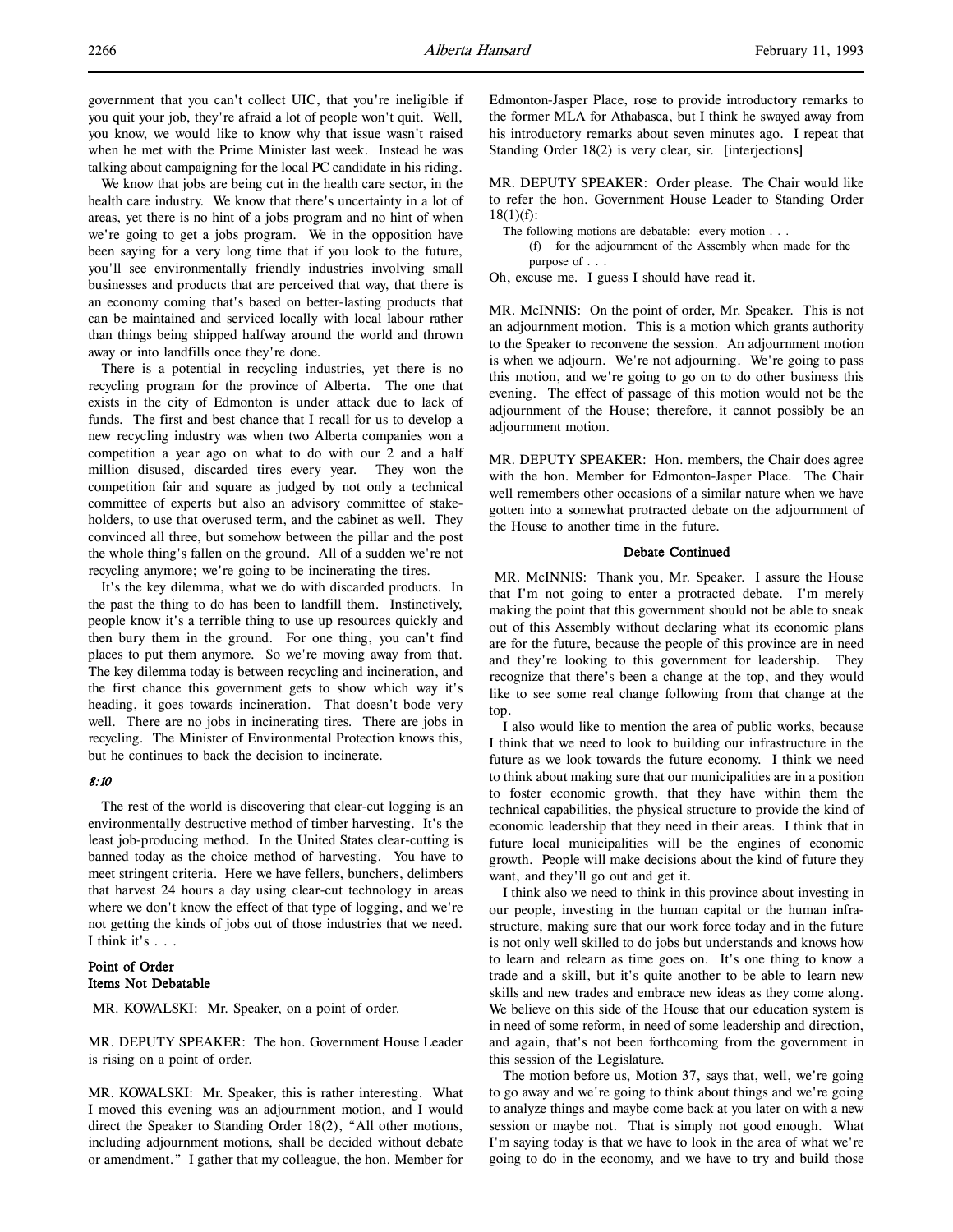We need a plan. Where is the plan? I think when that time comes, that day of reckoning when all the members of this Assembly present and future stand before the people to be judged and to ask to come back here, those who want to, people will be asking, "Who has a plan?" I think they'll find that the New Democrats do have a plan for Alberta, a plan for jobs, a plan for educational reform, a plan to deal with crime at the street and community levels. Those are the things that are important and the things that have been missing from the performance of this government to date and that are missing in a motion which says that we should simply adjourn and call back whenever the government feels like it has something.

Thank you.

MR. MAIN: Now, Mr. Speaker, because this is a debatable motion and because there should be two sides of the issue on the record for public consumption, I think it's important that someone from the government side speak to the motion and try to move this quickly to a question, but I cannot go much further without making an observation that concerns me deeply with regard to the collective health of both the Liberal and the New Democrat opposition. I've come to see over the last couple of weeks a rampant case of virulent and obviously very highly contagious filibusterosis, the chief symptom of which is you cannot let two hours pass without making a half-hour speech on nothing. It concerns me.

The Member for Edmonton-Jasper Place – a gentleman for whom I have high regard, a gentleman for whom I hope, after the next election when his current leader is no longer the Leader of the Opposition, is in fact the leader of the third party, that there will be a leadership contest there and that he will throw his hat into the ring and join the Member for Vegreville and the Member for Edmonton-Highlands and perhaps the mayor of Edmonton in the quest to be the leader of the third party post the next election.

Mr. Speaker, we can't get there until we deal with the matters before us, the important legislative matters that the members of the NDP opposition and the Liberal opposition have spent literally hours debating ad nauseam, repeating point after point after point after point to delay the government from moving ahead on the plan that they so much tonight are saying they want us to move ahead on. You can't build plans and get to work and do all the things when you're in question period and debating here till the wee small hours of the night on motions and filibusters and all the rest of it. It's just not fair.

Mr. Speaker, I would urge that members of the Assembly would take matters into their hands tonight, deal with the motion, pass it, then move on to the piece of legislation that's before us, deal with that, pass it, get into tomorrow, get the Bills passed, get them in place. Let us get on with producing the agenda that he so urgently requires, and let us do the job that the folks have hired us to do, which is to work for them.

MR. DEPUTY SPEAKER: Thank you. The hon. Member for Westlock-Sturgeon.

MR. TAYLOR: Thank you very much, Mr. Speaker. The hon. Member for Edmonton-Parkallen mentioned that there were two sides to the argument. In this House, I'd like to remind him, it's three sides. It's much like the Speaker's hat, hon. member. There

are three corners to every argument. He must be a member that's very acquainted with the Good Book because in a short while he went off into prophecy and revelation and saw his vision of the apocalypse coming down in the years ahead as to who would lead what party and so on. Someday I might be prevailed upon to ask him a little bit more of what he sees in the Good Book, but he's been so bad at forecasting in the past that I don't know if he'll be any good as a prophet in the future. Of course, as is often said, a prophet is without honour in his own country. Certainly he's been without honour in his own party; he's shown that. I'm just referring to the Member for Edmonton-Parkallen. The Deputy Premier had a quizzical look. Well, I would never accuse him of reading the Good Book. I don't think he knows what it is. [interjection] Somebody said that when they saw that there were six chapters on St. Paul and nothing on Vegreville, he threw it away.

8:20

I think this government has had time to show a change, to show that if there was indeed a change – like the Member for Edmonton-Jasper Place I am disappointed that they didn't come forward with something more. That old story about the elephant labouring long and hard and coming forward with a mouse is certainly very appropriate here. I think what you're seeing, Mr. Speaker, is a government that thought than when they changed the leadership, they would be able to show change. Consequently, they talked about going until fall or late summer in order to show change. Now, what we see is a desperate run on their side through closure and every other method to try to bring things to a close, to try to get an election in a hurry before the public wakes up and realizes that all that's happened is that the driver of the getaway car has been changed. It's still the same old gang in the back seat. They don't want that to come through to the public, so consequently there's a hurry to try to move everything along to come up with an election.

We look at the front bench: the same old ministers. The same ones that were pulling the strings before are pulling the strings now. They've done their best, Mr. Speaker, to bury the corpse, but like many a murderer they didn't bury it deep enough. The arms stick out. Maybe, as a matter of fact, they even start to smell a little: NovAtel, Gainers, MagCan, Myrias, GSR. You can go ad infinitum. Those are all different parts of the same corpse that they thought they had buried and kicked enough dirt over the top of so that the public wouldn't hear about it. Not only did we find that indeed it wasn't buried, in spite of the orders of the Deputy Premier to call out the whip on the committee investigating NovAtel, but it leaked through that very little, if anything, was done.

The only part of this party that looks good and looks at all acceptable is possibly the fact that the Deputy Speaker is so genial and so cognizant and so knowledgeable about his duties that even the Deputy Premier wasn't able to try to pull a Sandy tonight. No, I think there were many things that we wanted to hear instead of this headlong rush for an election, Mr. Speaker, before the public wakes up. This hope, somehow or another, that the people aren't wise to the fact that the Premier is nothing more than a cover-up for two or three on the front bench on either side – I won't even name them.

# Speaker's Ruling Parliamentary Language

MR. DEPUTY SPEAKER: Order please. The hon. member, despite his kind words about the Chair, should know that the word "cover-up" is not parliamentary. He should withdraw that.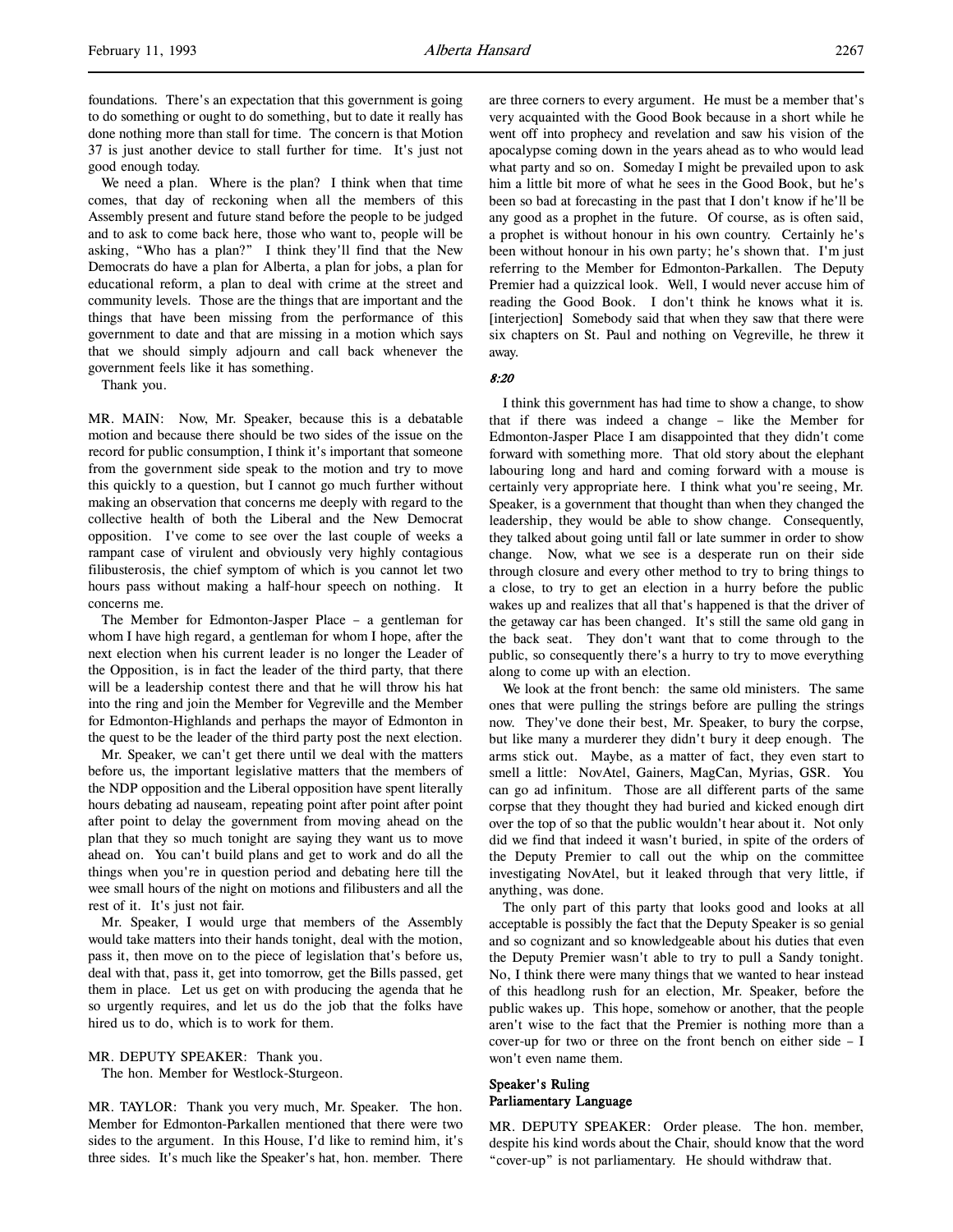MR. TAYLOR: I'm sorry. Actually I take the word "cover-up" back for two reasons. Not only is it unparliamentary, which I'm glad you reminded me, but this party is incapable of covering up anything that they've done in the past to the extent that it's been so bad. It's impossible for him to do a cover-up, so I won't use the word. You're quite correct, Mr. Speaker.

# Debate Continued

MR. TAYLOR: We should have heard something in this session about job creation. All we've heard about is a little bit of increase in tourism, as we send off some deserving members of the back bench on tours of the world. Even that would have had a bright light to it, Mr. Speaker, if they'd have informed the electorate that it was only a one-way ticket and there was no way they could get back.

# Point of Order Relevance

MR. DEPUTY SPEAKER: Order please. The hon. Deputy Government House Leader is rising on a point of order.

MR. EVANS: Thank you, Mr. Speaker. This debate is extremely interesting, and it's broadening my horizons, certainly. However, I do refer to 459 of Beauchesne on the issue of relevance. Albeit I've been absolutely spellbound by the rhetoric of the member opposite, I've been trying to read through Motion 37 and find any reference to anything that the hon. member has stated since he rose to speak. I'm afraid I haven't been able to find that. We're certainly speaking in Motion 37 of time and timeliness. At this particular point in time I think the most timely thing we could do would be to adjourn this debate and get on to the much more important issues of Bill 55 and, if time allows, Bill 56. These are the matters for which this Assembly was brought together some three weeks ago. I would appreciate your good counsel on whether you feel that the representations by the member opposite are relevant to anything in Motion 37.

MR. DEPUTY SPEAKER: The hon Member for Calgary-North West on the point of order.

MR. BRUSEKER: Thank you, Mr. Speaker. The Member for Banff-Cochrane quotes 459, and part of it says, "the Speaker has frequently admonished Members who have strayed in debate," but if we look at the beginning of that particular citation, it says, "Relevance is not easy to define." When we look at Motion 37, the motion suggests that there is some reason why we should be adjourning. There's an implication in the motion put forward by the hon. Deputy Premier that there's reason for us to now stand adjourned. As I listen to my most learned and eloquent colleague from Westlock-Sturgeon, I believe he was speaking in opposition to the motion and he was providing reasons why we should not be adjourning this particular Legislature.

Mr. Speaker, all you have to do is look at the breadth and scope and size of our Orders of the Day and the many things that still stand on our Orders of the Day. It seems to me that in speaking to this particular motion asking us to adjourn and in talking about why we should not be adjourning, we have a considerable number of things that we should and could be talking about, why we should not be adjourning. Why, when we look at the long list of motions, when we look at the unfinished business of this House, there is lots yet for us to debate, and I think that's the matter to which my honourable colleague was speaking.

# Debate Continued

MR. DEPUTY SPEAKER: The hon. Member for Westlock-Sturgeon, on the motion.

MR. TAYLOR: Thank you very much, Mr. Speaker. I appreciate the ruling. Certainly, as my colleague said, there are so many things to go over. I mean, the nerve, the gall of somebody wanting to adjourn the Legislature when we've got literally pages and pages and pages that have been put aside and that will die on the Order Paper. People along the front bench over there are being paid salaries that amount to a hundred thousand dollars a crack with the expenses. You get to a million dollars before you're down to the minister of agriculture, and they have the nerve to say, "Let's adjourn; we've got nothing to do." Put up the white flag if they want to and say, "Enough is enough; we can't think of anything," but for gosh sakes, don't say that we don't have anything to discuss. How far can they go? I mean, move closure in order to try to get back and try to cut short maybe something like the boundaries thing.

After all, we've heard nothing on job creation. If you go out through the communities here – and it's not whether or not the Premier is a good guy to split a malt with or whether the Deputy Premier should be left solely in charge of the lottery funds or whether it's a gigantic lottery as to whether or not you're going to be unlucky enough to end up with the Deputy Premier again. Life is a lottery, but when we stop and look at the issues that are going through the community today, it's job creation. Nearly every home out there has someone without a job, someone that's back living with mom and dad, sometimes with grandpa and grandma, because they've come to the city or been out working in the oil patch or somewhere and they can't get a job. Yet the Deputy Premier has the nerve just because he gave a quarter million dollars to his own golf club and just because he has a bank note company making tickets in his town to presume that that type of largess and prosperity and job-making is spread throughout Alberta. It isn't, and they haven't discussed it at all. Here it is, page after page after page.

We can look at the whole health field. People are worried indeed because of the threats and talks about cutting, that maybe their mother, their dad, some of their loved ones that are having trouble getting hospital care will not be handled, will not be covered. They've got every right to worry about that. What have we done about the Michener Centre Act, for instance, brought on by the hon. Member for Olds-Didsbury, a man I have a great deal of respect for? I know he was moved when he brought that Bill forward. He wanted to see things corrected, things done, but no, it will die on the Order Paper. They ignore their own back bench, Mr. Speaker. It'd be a travesty. If the public only knew about it, they'd rise up with a hue and cry and maybe move them out, like mob justice. The Member for Olds-Didsbury sees his Michener Act, a very good Act, die on the Order Paper. How could that come about?

# 8:30

The Franchises Act, put forward by the hon. Member for Calgary-Currie: what kind of thanks did he get, Mr. Speaker? His seat was grabbed right out from under him, like mine could be if I wasn't watching. It just disappeared. Told to go on a trip he knows not where, and he knows not where he'll sit when he gets back. He had the Franchises Act. Very, very important for the economy of this province: it would have created jobs right and left.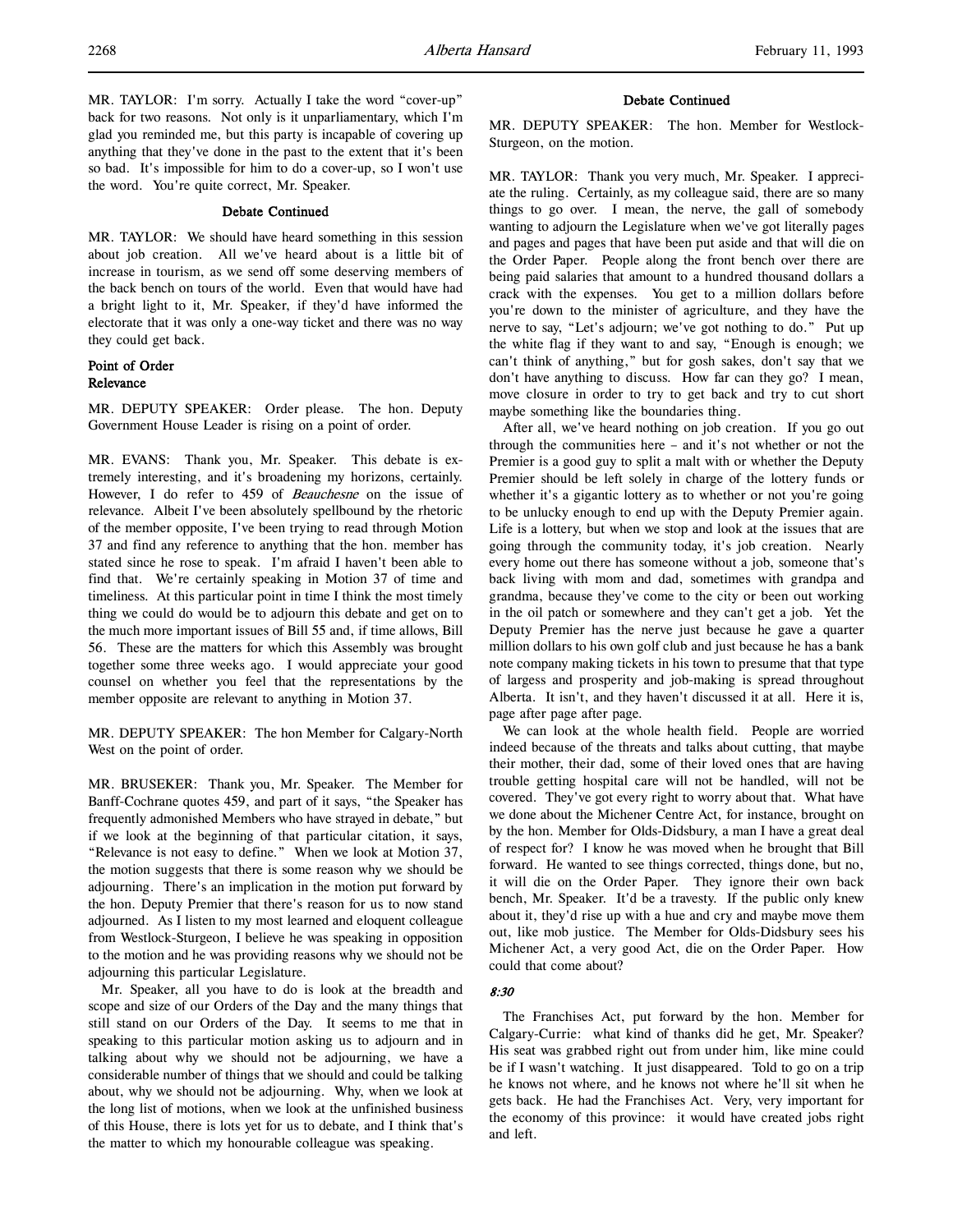We go to the Public Sector Pension Plans Act by the hon. Member for Ponoka-Rimbey. Somehow or another we couldn't take up the time or the trouble to work out a pension for these people that have devoted their lives to trying to keep those people out of trouble, but they can look after their own pension. They can double-dip; they can triple-dip, but when it comes to the public sector, let them eat cake. No, Mr. Speaker. They had the nerve to move to adjourn, to say they have nothing to discuss. I mean, it's shocking.

The Municipal Government Act, pushed forward by the hon. Member for . . .

#### AN HON. MEMBER: Dunvegan.

MR. TAYLOR: Yeah. Thank you very much. You've helped me out.

Well, what's happened to that? I'm wondering about it, because this is an Act that deserves to die. Maybe they should have had the courage to withdraw it, not leave it smelling on the paper because nobody will support it.

We can go on and on and on. I've just done a part of this page. The hon. Member for Barrhead has the nerve to suggest that we should adjourn, Mr. Speaker. As I say, a million dollars I can count before I've even got down to the bottom of the row, a million dollars we're spending per year, and this is the type of government we get. We got a momentous movement yesterday. My friend the honorary bullfrog, or the hon. Member for St. Albert, got up and moved that the title "St. Albert" should be added to the question of boundaries. Well, I know it was great and momentous; it was one of the 55. As only the hon. member did, when he stood up and spoke, you could hear the rafters shake. You could hear God looking down on the Chamber. You knew something of great moment was coming through. What was it? Spruce Grove-Sturgeon has been changed to Spruce Grove-Sturgeon-St. Albert. That will go over big in downtown Smoky Lake. I could take that up and down, and I know that they'll run into the streets throwing their hats in the air, shouting hosannas because the Minister of Justice remembered to add St. Albert. No, it's really interesting indeed, and this Deputy Premier has the nerve to suggest that we should get on, that we should adjourn. No, it's very hard to tell indeed, Mr. Speaker, where it comes from.

In all the years I've been in this Legislature, I've never seen such a peculiar motion. I guess all I can say is that he's a novice at the job. He's used to distributing largess from our lottery funds, where people bow down and slap the ground as he comes into town as he gives out his little bags of gold. He didn't have a chance to think this one through. So that's all. I just feel sorry, Mr. Speaker.

Thank you very much.

MR. DEPUTY SPEAKER: The hon. Member for Edmonton-Belmont.

MR. SIGURDSON: As tempted as I am to enter debate tonight, Mr. Speaker, I just move that we put the question.

MR. DEPUTY SPEAKER: Is the Assembly ready for the question?

HON. MEMBERS: Question.

[Motion carried]

MR. DEPUTY SPEAKER: Before calling the business for the evening, might we have unanimous consent to revert to the Introduction of Special Guests?

HON. MEMBERS: Agreed.

#### head: **Introduction of Special Guests**

 MR. DEPUTY SPEAKER: The hon. Member for Edmonton-Kingsway.

MR. McEACHERN: Thank you, Mr. Speaker. There are a couple of guests in the gallery that I would like to introduce: a longtime and dear friend of mine, Sam Properzi. Sam, please stand up and take a bow. Before you greet him, I would like to also introduce the person beside him, John Day, who drew up a rather extensive reorganization of the boundaries north of the North Saskatchewan River in the north half of Edmonton which makes a lot more sense than the government's proposal. I think they both deserve to be welcomed to the Assembly.

| head: | Government Bills and Orders |
|-------|-----------------------------|
| head: | Third Reading               |

Bill 55

#### Electoral Divisions Statutes Amendment Act, 1993

MR. FOWLER: Well, Mr. Speaker, I certainly do not want to decrease the time available for further scintillating, challenging, thought-provoking, brilliant, and spellbinding debate on the Bill at hand. Therefore, I will not do much more than move it in a moment. Before I do, I want to say to the Member for Edmonton-Jasper Place, who indicated earlier that they didn't know where we were going, to, as the new Premier says, stay tuned, and as I say, don't move that dial, or you will miss where we're going and where we have been.

In respect to the good people of Alberta, the Member for Westlock-Sturgeon has indicated that the public sleeps or they haven't woken up yet. I do not believe that to be the case at all. I am pleased, Mr. Speaker, to move third reading of Bill 55.

MR. HAWKESWORTH: Well, Mr. Speaker, I would have hoped to have had a more spirited defence of Bill 55 from the hon. mover of the Bill, but that might in and of itself speak volumes.

If the events of the last two weeks are not enough to convince the government of the folly of the process that they've embarked on, to draw up Bill 55 and to pass it, then I'm sure that my few words tonight won't convince them either. I still feel that it's important to put a number of observations onto the public record as this Bill draws to a close and to final approval.

The actions of this government, Mr. Speaker, are more of a repudiation of this Bill than anything that I could say. The process was so bad that even responsible attempts to correct the errors contained within the Bill – honest, responsible actions – have themselves also been discredited by the process.

Now, the hon. Member for Edmonton-Parkallen had talked about the long delay that the opposition has created for the government from moving ahead because of the debate and the spirited defence of our position that we've taken on Bill 55. Well, I would say that it's quite the contrary, Mr. Speaker. The government, first of all, didn't have their act together, and then when they did act, as they did in the last few days by invoking closure, their actions were reckless, ill considered, and it was clear that they were not properly prepared. Even when they had all the time in the world to get it right, they still weren't able to do that. The reason was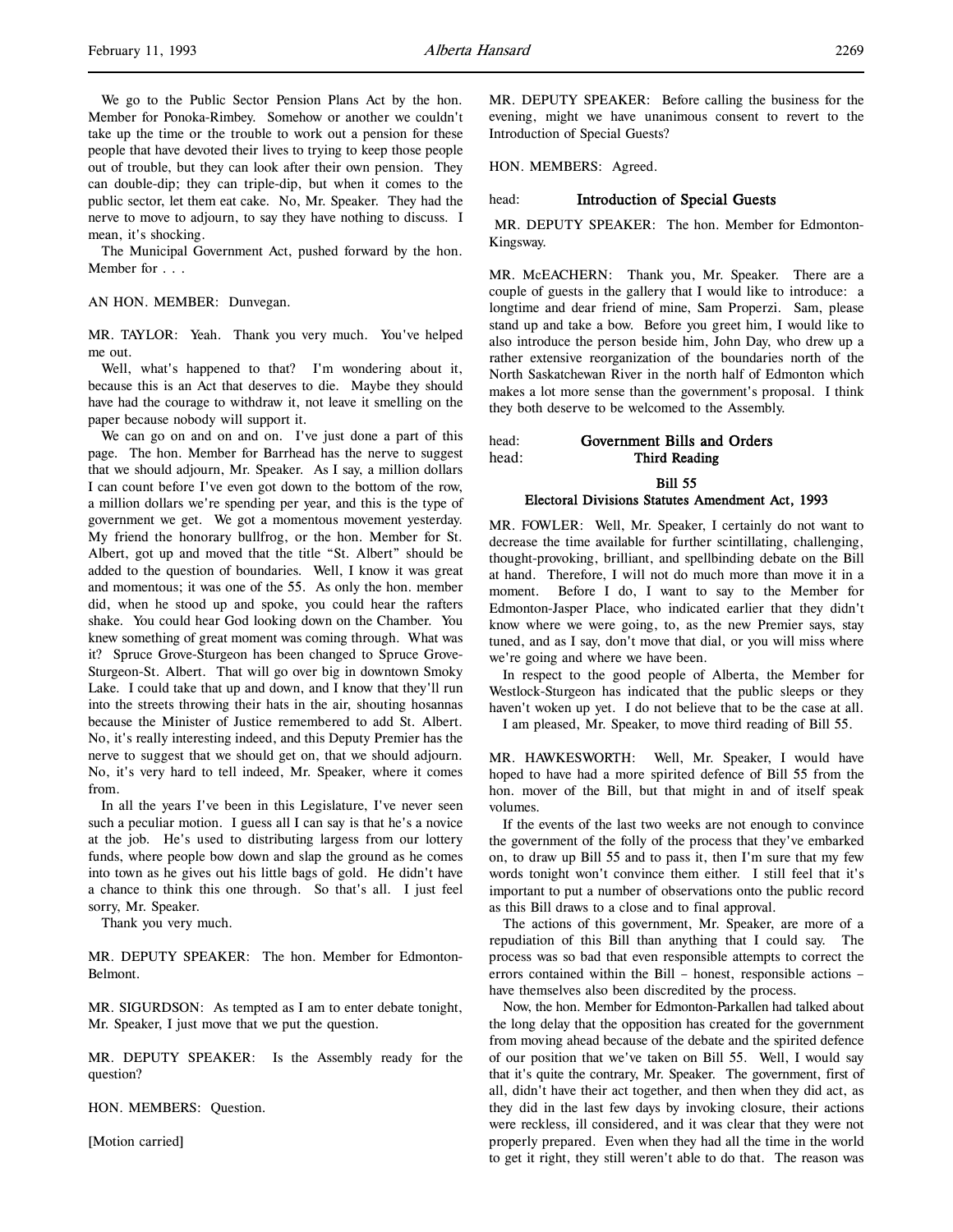because of the nature of the process. Some might allege or assume that it was out of maliciousness or stupidity or something like that. I don't take that particular point of view. I just believe that the process was so fundamentally flawed, where people who had a vested interest were drawing up boundaries, that even those with the best of intentions would not have been able to do it right.

### 8:40

I contended at second reading of this Bill, Mr. Speaker, that the best construction that could be placed on Bill 55 was that it was nothing more than an interim report, much like the one that had been tabled by the Electoral Boundaries Commission when we had one. At least in the previous process there was a forum for citizens to come forward to critique the legislation or propose legislation and make recommendations for changes. Because of the nature of the process this government embarked upon, there was no forum for citizens to come forward to critique this legislation or to make constructive recommendations to overcome its most grievous errors. There was no proper platform for this government to carefully consider the actions that they were proposing; there was no proper platform to ensure that the proper decisions were held or that a full review took place. At every opportunity, every overture at second reading, the government rejected the suggestions that were made.

Amendments to compel or call upon the government to step back from the brink were all rejected. They all fell on deaf ears. Proposals to commit this Bill to an impartial process of an Electoral Boundaries Commission fell on deaf ears. A call for them to pull back from the brink and put in place even a minimal process for public hearings through the Public Affairs Committee of this Legislature fell on deaf ears. Every constructive, positive suggestion made by the opposition to correct the errors of Bill 55 were rejected at every turn.

There was no proper platform in order to bring forward the problems inherent in Bill 55. The only platform provided was committee reading of this Bill. Well, even before we got to that, Mr. Speaker, we had the sorry spectacle of closure, not simply rejecting the proposals from the opposition. What was clear by the invoking of closure was that there was some predetermined timetable that the government had to meet that had to be followed, that for some reason known only to the government, we had to be out of here by tomorrow afternoon. What came about was that the timetable of the government, the wants of the government, took precedence over the needs of Albertans in terms of Bill 55. So even when closure was invoked, we saw that the process at committee stage was very undesirable and ineffective. It was the last opportunity that anyone in this province had to correct the errors inherent in Bill 55, and it was obvious from the speeches we heard in this Assembly that there were lots of errors implicit in Bill 55.

Members from all over the province gave impassioned speeches about the difficulties that the new boundaries were going to be creating for this group or that group or this community or that community. That was clear from the statements that were made and the impassioned speeches from all corners of the House. If anybody needed evidence that the product was flawed, there would be no better evidence than to review the *Hansard* transcripts at committee stage. If anyone has any need to examine the evidence of how imperfect the mechanism available to us to correct those flaws was, they only need to review the Hansard for committee reading of the Bill. What became very clear for those who were here that evening and for those who would read the Hansard excerpts is that the mechanism to correct the flaws of Bill 55 was as inherently flawed as the contents of the Bill.

Now, what we have at third reading, Mr. Speaker, is an amended Bill. Some changes have been made. Some improvements were made in the process. Minor though they were and few though they were, some were adopted. But fundamentals still apply. This Bill legitimizes inequalities amongst Albertans. This Bill denies Alberta's largest city and its second largest city their full voice in the future Assemblies of this province.

There are many communities of interest in this province who are severed by the boundaries that have gone through their communities. One amendment I proposed at committee stage to correct an obvious fault in the riding of Calgary-Mountain View and Calgary-North Hill was turned down by the committee. There were other amendments that were brought forward for the same reasons that were turned down. There were other amendments to correct flaws in the Bill that couldn't even be put on the floor of the committee because of the short time frame given for debate to deal with the problems of the Bill.

Now, as one who put forward amendments, I certainly make no apologies for speaking out on behalf of the people who elected me to be here. I think it was the only thing that could be done, and it was obvious that members from all sides of the House put forward amendments in that same spirit. What distresses me is how few of those substantive amendments were adopted at committee stage. It was the last opportunity to correct the Bill before being committed to the next Legislature, and there was no other forum in which to do it. What was obvious was that the process, the time, the opportunity were so flawed that the fundamental errors of the Bill could not be corrected.

We had many proposals about how the boundaries are wrong, how ridings don't reflect trading patterns, how ridings with such diverse communities of interest will be unable to be represented effectively. Some of those suggestions were accepted; some were not. It was a highly arbitrary nature in terms of how those decisions were made. It is unknown to me how it was that certain amendments got approved and others didn't get approved and how others didn't even see the light of day. It was just an unsatisfactory result all the way around, and there is no coherent basis on which to defend the final product because of the arbitrary and unknown nature of the decision-making that occurred.

Mr. Speaker, it is a discredited process; it was discredited from the beginning. The product has been discredited, and the efforts of all those in this Assembly who have tried to come up with reasonable recommendations for boundaries for the next Legislature have been discredited as well. Bill 55 is beyond rescue. Attempts were made, but it was not possible in the time frame or in the forum provided to this Assembly to fix something that was fundamentally flawed. Every effort made to try and fix something fundamentally flawed in turn became discredited.

Mr. Speaker, the experience in Canada has been clear over the years. Legislatures and parliaments cannot do a good job of redrawing boundaries. Our experience in Alberta just affirms that experience elsewhere. We have gone backwards 30 years in this province, reached back in time to adopt a process that was left behind 30 years ago, when the first electoral boundaries commission legislation was passed in this Legislature those many years ago. We've gone backwards in time, and unfortunately we were not able to learn from the experience of those who led before us, because we have not done a better job in this Assembly than has ever been done by electoral boundaries commissions before us. We have not improved on the work that anybody on electoral boundaries commissions has done before us. Even our best attempts, even those attempts made with good intentions have fallen into disrepute because of the process and the product that we have to deal with.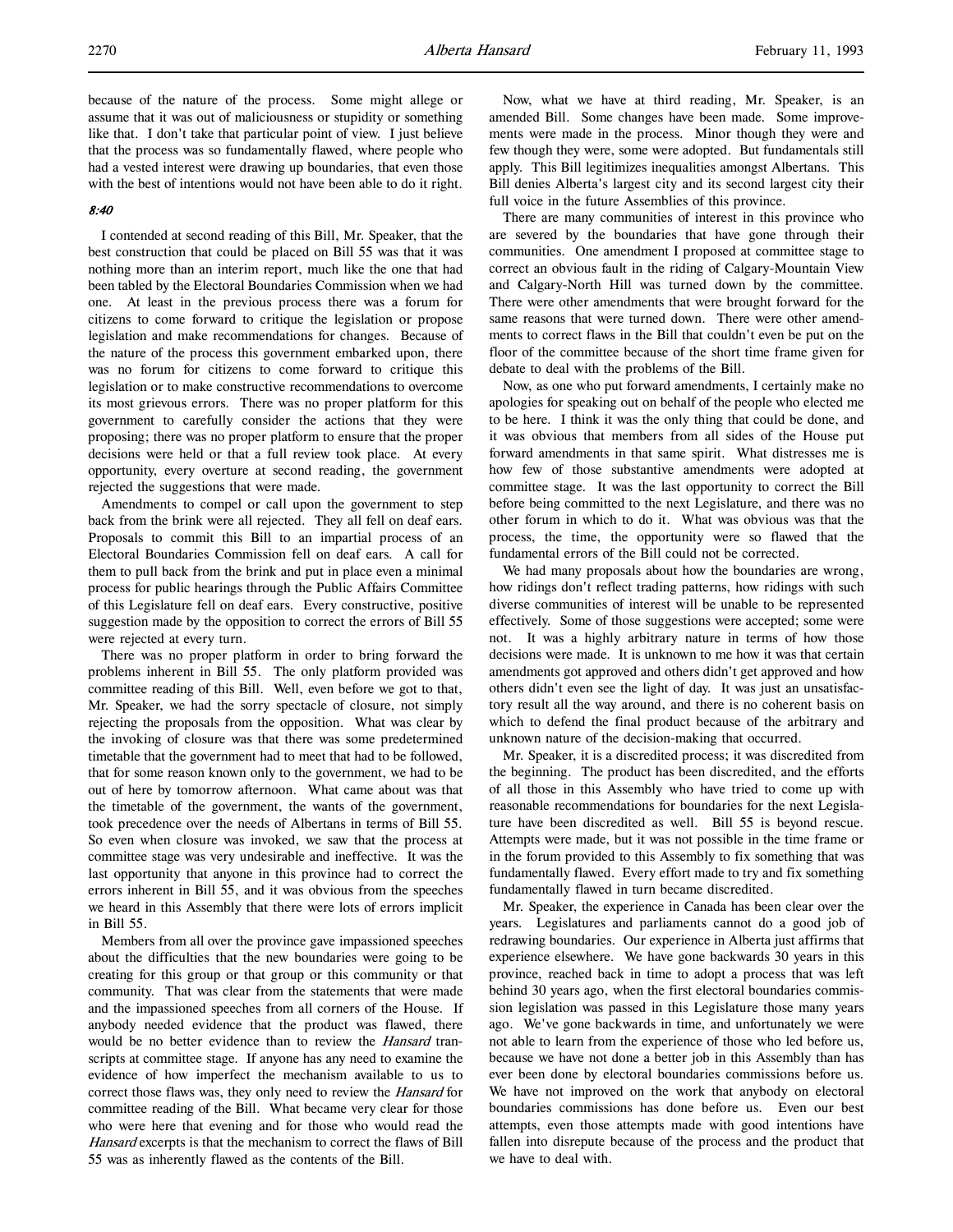Mr. Speaker, it is just not possible for the Legislature to provide the leadership and the decisions that are required to fairly draw up electoral boundaries. It is not possible now for us to compromise with the amended contents of Bill 55 and give approval to this legislation.

### 8:50

MR. DEPUTY SPEAKER: The hon. Member for Smoky River, followed by Westlock-Sturgeon.

MR. PASZKOWSKI: Thank you, Mr. Speaker. I appreciate the opportunity to speak to Bill 55. It's unfortunate that it is in third reading and not in committee. It had been my intention to bring forward some amendments on behalf of my constituents, the constituents of Smoky River, and the constituents of the neighbouring constituency. Unfortunately, because of the Liberal filibuster I was not able to introduce those amendments. I think that is very unfortunate for my constituents, because I had a genuine concern on their behalf, and it was my intention to introduce them on their behalf. I had committed to them to do that, and unfortunately I was denied because of the antics of one political party.

Four years ago, Mr. Speaker, I had the honour of being chosen by the constituents of Smoky River to represent them in this House. Smoky River is a large geographical constituency. The largest centre in the constituency is Valleyview, and the population is less than 2,000 people. Being such a large area requires a great deal of understanding and patience on behalf of the constituents because obviously it's very difficult to serve those constituents on a regular basis. I've received that understanding from the constituents, and they've participated very willingly and very patiently. I think it's important that I recognize the patience and the co-operation that those people have developed in a good working relationship that we have had through the past years.

Every municipality in Smoky River became involved in the discussions – and there were 12 of them – involving the boundary review process. Not once, but twice and now a third time they have communicated to me in letter form or through the use of the telephone. They've shared their concerns, and they've shared their wishes with me. I think it's only fair that I share them with the rest of this House. With your indulgence, Mr. Speaker, I'll share the contents very briefly, the highlights of these letters, and then it will be my intention to table them with the House.

From the village of Girouxville:

We wish to inform the Special Committee on Electoral Boundaries the Village of Girouxville prefers to remain status quo versus to the proposed Fairview/Dunvegan Boundary.

That, of course, is because of the huge geographical area that will be formed because of the population requirements. This again is a very unfortunate element of this whole process, because the understanding of fairness hasn't always been able to be achieved. I think that's an unfortunate element that my constituents are really in need of and are crying for.

From the village of Nampa:

The Council reviewed the map and are happy with the decision to include Nampa in the Peace River Constituency. We are more closely associated with Peace River.

However, they do have a concern with the rural and the urban representation.

From the town of Falher:

Throughout this [process] we strongly objected to the proposed consolidation of the Smoky River Region with the Dunvegan Constituency. We suggested that Municipalities in this region remain in the Smoky River Constituency as defined by the Electoral Divisions Act, 1985.

The reason they're asking for this is that as large as the Smoky River constituency is, the new Dunvegan constituency will become even larger and more difficult to operate because it will constitute a large number of additional municipalities.

From the municipal district of Smoky River No. 130:

We feel that it would be in the best interest of our Municipality if the Electoral Boundaries Commission would incorporate us within the Grande Prairie-Smoky Constituency,

again because of the geographical component. Unfortunately, the Grande Prairie-Smoky constituency has a very large population, and with the addition of the Smoky River area, it would be impossible to include them and still remain with the boundaries the way they were structured.

From improvement district No. 17 West:

Our main concern with the report is the shift of electoral divisions from rural to urban. It appears to be contradictory that this government would portray an image of supporting rural Alberta through various committees and Cabinet positions and then decrease the representation from rural Alberta.

From ID No. 16:

The Advisory Council for Improvement District No. 16 is pleased to inform you that we herein accept the latest proposal for the "Grande Prairie-Smoky" constituency.

Again, they express their concern about the rural/urban representation.

From the town of Valleyview:

Council is still very concerned with their proposed electoral division. The concern is that one half of the population in the proposed constituency will be made up of Grande Prairie residents. From the city of Grande Prairie:

The Council of the City of Grande Prairie, at its meeting held December 21, 1992, asked that I relay to you, our opposition to the proposed split of the City of Grande Prairie into two . . . divisions.

The town of Sexsmith has indicated a concern regarding, again, the rural/urban split. The community of Nampa has expressed that same concern. The communities of Donnelly and McLennan have expressed that same concern.

Obviously we have concerns that the committee has tried to address. But for two weeks we listened to members of the opposition tell us that really it's so important that we have equal representation, and here we talk to my constituents who really are concerned about fair representation.

I think it's important that the balance has to come about. I quote from Justice McLachlin's decision:

Absolute parity is impossible. It is impossible to draw boundary lines which guarantee exactly the same number of voters in each district. Voters die, voters move. Even with the aid of frequent censuses, voter parity is impossible . . . The problems of representing vast, sparsely populated territories, for example, may dictate somewhat lower . . . populations in these districts; to insist on voter parity might deprive citizens with distinct interests of an effective voice in the legislative process as well as of effective assistance from their representatives.

That's key, and it's very, very important in the element. I think this was an effort the committee brought forward in their final decision-making process.

We've had opportunities to make some corrections, and by and large I have to commend the work that the committee did. I think they were thoughtful in their decisions, but again they had some restrictions and some difficult regulations that they had to abide by. Certainly in our area, because of the large geographical area that the northwest region encompasses, we were caught up in that situation.

At this time, Mr. Speaker, I'd like to table these letters with the House, if I may.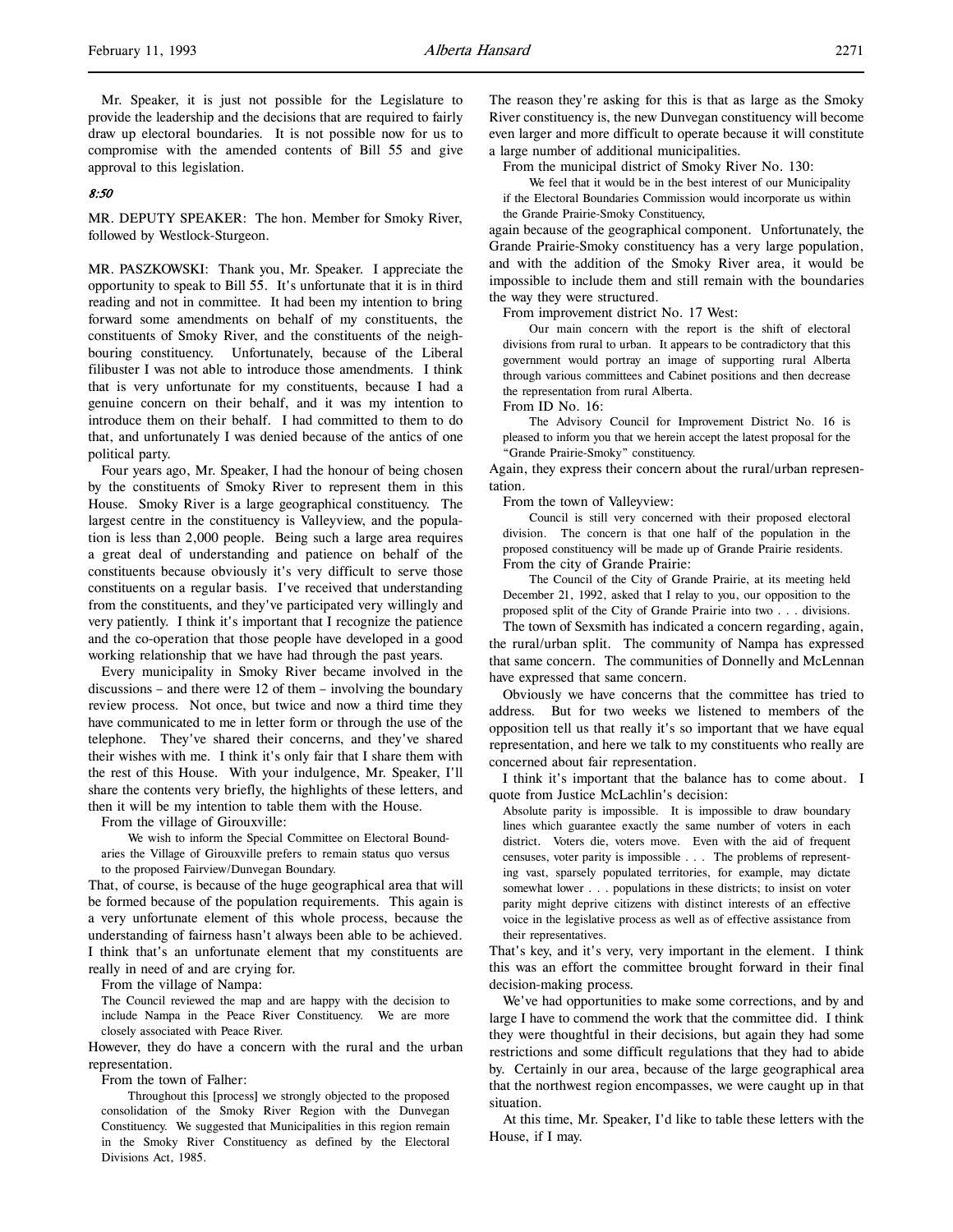During the process I spent quite a bit of time trying to develop an alternative to help the various communities with their concerns. Through this we developed a process that would have added an additional constituency to the northwest region of Alberta. It would have moved the area from five to six. It would have developed a far north constituency running from the border of Saskatchewan to the border of British Columbia which would have followed between township 97 and township 98. It would have brought the Peace River constituency within an area which would have included Smoky River through to Manning. It would have made Dunvegan a more workable area and virtually left Grande Prairie, Grande Prairie-Smoky, Grande Prairie-Wapiti, and Lesser Slave Lake intact. The unfortunate element that the committee had to work with was the constraint that they had regarding the plus/minus variance. So obviously, although the map would have been very practical to the northwest region, they weren't able to accept it, and they weren't able to use it. At this time I'd also like to table this map, and perhaps in some future deliberations it may be useful in the development of constituencies within the northwest region of Alberta.

#### 9:00

Mr. Speaker, I would like to spend a little time – and I feel obligated to do so – to discuss the unfortunate situation that my constituents find themselves in. We've indulged in approximately three weeks of debate. It's unfortunate that my constituents were not able to have an amendment brought forward which perhaps would have helped them very significantly. We've been indulging in debate for some time now. This isn't the first debate on this issue. I hear of the sincerity of the opposition members in this discussion, and I think it's important that we recognize just how sincere some of these discussions are. I see in *Hansard*, page 2855, December 13, 1990, that a lone Liberal rose to support the amendments that their party brought forward. How sincere was that discussion? I have to really question the sincerity of their party in the process. Their leader wasn't even here during the debates that took place on this issue, not even for five minutes. Now, that is quite a significant sign of the importance that their party has placed on this whole process. I think it's very unfortunate that this situation has developed, because I really didn't recognize a great deal of sincerity in the opposition debate that came forward. I see all kinds of filibustering, which denied the people from my constituency the proper opportunity of having the proper impact on and the proper input into this process. I don't consider the sincerity of this whole process as perhaps being as good as it could have been.

Mr. Speaker, this is a very important element in the development of our province. It's a very, very crucial element for proper servicing of the constituents. The whole issue that seems to have developed in earlier times is that we have to develop geographical boundaries that accommodate in essence equal representation. From my perspective equal representation would have been a real tragedy to my people.

So at this time I appreciate the opportunity of bringing forward the concerns of my people. I appreciate the opportunity of basically expressing what I consider to be genuine need for the constituency in the area. I want to thank the constituents I've worked with in the past; it was a wonderful relationship. I look forward to the opportunity of serving the people in the new Grande Prairie-Smoky constituency, although if I'd had the opportunity of bringing forward the amendments as I had hoped to do, we might have been able to draw some better boundaries. It's unfortunate that through a process of filibustering we have that as a final outcome.

Thank you.

MR. DEPUTY SPEAKER: The hon. Member for Edmonton-Whitemud.

MR. WICKMAN: Mr. Speaker, I just want to say a few words, a couple of minutes on third reading. You know, I listen to some of the comments being made. I guess there's an old expression: you kind of shoot at what you feel is a dangerous target. There seems to be more and more of a tendency for all sides of this House to take aim over here, so obviously we're getting to somebody. Obviously somebody is starting to get a bit worried. Keep up the good work, fellas. We don't mind that little bit of attention.

On the Bill that's in front of us for third reading, I repeatedly hear the finger pointed at the Liberal caucus: the filibuster. We speak with sincerity from the bottom of our heart, and we hear this talk about filibuster, that people are limited in their opportunity to speak and such. Let me remind the last member who spoke, Mr. Speaker, that it was not a member of the Liberal caucus who moved closure for second reading. It was not a member of the Liberal caucus who moved closure for committee stage. It was not a member of the Liberal caucus who moved closure this morning for third reading tomorrow. It is a member of his own cabinet, his own caucus – whatever you call it now, with all these committees over there – the group all together. So if he has a beef, using the Premier's words, why beef with me? If he has a beef, beef with the Member for Barrhead. I think he's the one, if I recall correctly, who has repeatedly moved the closure motions.

There are members who would have liked the opportunity to debate this issue further. There probably are some additional amendments that might have come forward and had some hearing, but because of the actions of the government members – and if I recall correctly, the last speaker voted in favour of closure, thus denying himself the opportunity to make amendments. Now, I don't understand that particular strategy. Then to turn around and point at somebody else, really makes no sense at all. It's a desperation ploy to try and shift the blame to somebody. Face up to the rotten Bill you have here, a very rotten process. Now you're trying to look for some airy-fairy method of trying to look clean and pass the blame on, that others are responsible for limited debate. Live up to your own actions. Live up to them, and don't pass them off.

Thank you.

MR. DEPUTY SPEAKER: The hon. Member for Highwood.

MR. TANNAS: Thank you, Mr. Speaker. I wanted to express a few concerns, make a few comments.

First of all, from the town of Nanton. Nanton has been historically associated with High River and with the Highwood area since the inception of the province in 1905. They have written to the Speaker of the House, the Premier, the chairman of the Electoral Boundaries Committee, and to the Minister of Municipal Affairs as well as myself, expressing their concern. I will pass this around to the members. For the record:

At the Regular Meeting of the Council of the Town of Nanton held Monday, January 25, 1993, Council passed a resolution to remain in the Highwood Electoral Division. Council feels very strongly it would be advantageous and definitely in the best interests of the Towns people to remain in the Highwood Division. We realize this is an "Eleventh Hour" request, but as a brand new Council we have had to take time to familiarize ourselves with the different issues. We hope the lateness of the request will not be detrimental to our chances of remaining in Highwood.

Thank you for your time and consideration of this matter.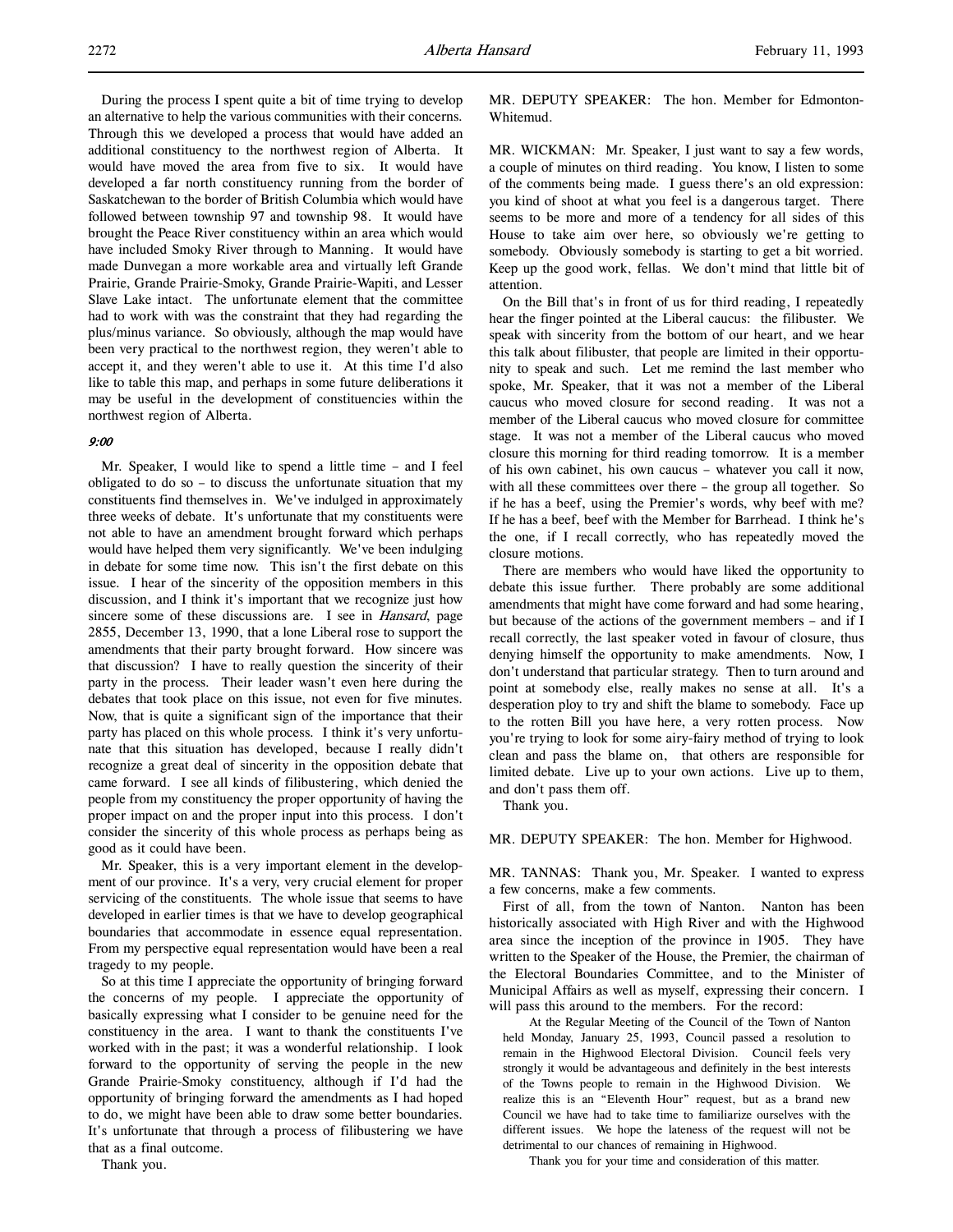I'd also like to share with you with the reverse of that, written fully a month before the Nanton one, and this is from the town of Turner Valley.

Dear Sir:

Council has reviewed the proposed electoral boundaries submitted by the Select Special Committee on Electoral Boundaries to the Legislative Assembly of Alberta.

I am pleased to advise that Council unanimously endorsed the recommendations regarding the Highwood Electoral Division boundaries. It is gratifying to know that our previous concerns were heard and acted upon.

So, Mr. Speaker, we see the conundrum that some communities face in terms of not everyone can get what they might wish to have; not all of the needs can be met. There are a number of communities in the Highwood area who when the electoral commission came out with its interim report, were so agitated by the 'rurban' notion that they joined together – the towns, the villages, the school districts, the hospital districts, and the municipal districts – to make presentations to the electoral commission. For most of those people who did appear, they felt that the Electoral Boundaries Committee heard them well and did pretty well stay within the bounds that they were suggesting at the time. Unfortunately, the town of Nanton decided not to appear before that commission to make its representation heard at that time.

#### 9:10

I want to also make mention that the hon. Member for Banff-Cochrane and myself visited with Chief Roy Whitney of the Tsuu T'ina Nation, known to us as the Sarcee people, on the Sarcee reserve to discuss the impact of the decision on those people. They were of various minds, and I don't choose to speak for them at this time; I think they can speak better than I. Nevertheless, they were of a contrary opinion to having their reserve split in a very small corner. In the northwest corner of that reserve they have, as good free enterprisers, engaged upon a long-term project called Redwood Meadows. They have leased land on long-term leases, and there are several hundred people who've taken advantage of that and have a thriving community in Redwood Meadows. The highway runs between Redwood Meadows and the rest of the Sarcee Nation reserve, so that part of the reserve now remains in Banff-Cochrane. I think they had some concern about that. They had some general concerns about representation in the provincial context regardless of who it was that represented them.

I would say that I regret to see the loss of improvement district No. 6, the ranch land. In a constituency that is quite breathtaking in its beauty, to lose that part of the ranch country is a personal disappointment. But electoral divisions are not made on the whims and for the wishes of the members. They are made to serve the people who will be within the boundaries. So we have that to take solace in.

Mr. Speaker, in the last three weeks we've heard much about the issue of whether rural members of the Legislative Assembly work harder or whether urban members of the Legislature work harder. I don't know that one could discern which is which, so I'll come down firmly on both sides of the issue and say that they both work very hard. The issue that many of us were trying to get at was not how hard the member worked, because we do know that people who work five and six and seven days a week and for anywhere from eight to 16 hours on given days are working hard. It's the access that people who are within that electoral boundary have to the member that's important. Can they walk on a nice afternoon to the office of the member? Could they drive in

anything less than an hour or two or three? Could they get a taxi? Could they go by bus? Can they telephone without it being longdistance? These are some of the issues I think we need to focus on.

I think we heard a lot about the notion of flawed process and gerrymandering and that which maybe Lethbridge-East would say is part of the argot of the Assembly. I don't know that it was a flawed process. If we started out five years ago and having two different judges and having a commission that is split in its decision, that is as split as five people can be – if you have sort of five different opinions, eventually along the way someone had to do something. The committee that was struck I'm sure sorely missed representation at that time from the opposition parties, but I think they did a commendable job.

Thank you, Mr. Speaker, for this opportunity.

MR. HORSMAN: Mr. Speaker, it's not often I speak twice in one day in this Assembly, but I was compelled to say a few words tonight as a result of some of the pontifications, if I can put it that way, by the Member for Calgary-Mountain View about the issue of commonality of interest. I just want to talk about that issue for a moment and the notion that somehow or the other judges and independent commissions are invested with great wisdom that is not present in this Assembly. I'd just like to remind hon. members, as Albertans, of a federal redistribution under the auspices and the chair of a learned justice of the Supreme Court of Alberta that drew the federal boundaries and created, because of commonality of interest, a riding called Rocky Mountain. Now, what was the commonality of interest? The commonality of interest was that the mountains ran from the south of Alberta up to the north, and they included in that beautiful constituency – and it is magnificent in terms of its beauty – the national parks of Waterton, Banff, and Jasper. That was a notion that a justice of the Supreme Court of Alberta felt demonstrated a commonality of interest. Now, it may have had that feature, but it was almost an impossible constituency to represent.

So people can't come into this Assembly and say that, somehow or the other, by putting it in the hands of a judge you're going to get necessarily a sound judgment. Of course, a later redistribution had to come along and change that constituency because it was totally an impossibility to represent. I just want to get people to think a little bit about commonality of interest when it comes to representing people, whether they happen to live in cities, in the areas surrounding cities, or in the rural areas.

Despite what I've just said about the nature of that particular constituency, which was far too large and impossible to represent and get around for a Member of Parliament, I think the commonality of interest which must be first and foremost in the minds of everyone in this Assembly is that no matter whether we live in the inner city of Edmonton or in the outer reaches of Fort McMurray, the commonality of interest is that we are all Albertans. Whether or not you are representing the people of Fort McMurray or Medicine Hat, the primary interest should not be to represent only the interests of the people right around you but to think in the better interests of this entire province of Alberta.

I am very disturbed, and have been for some time now, particularly by the press emanating from the two larger cities of this province that somehow or another there is something special or privileged about living in either Edmonton or Calgary. I think by taking that attitude, that approach is serving to divide Albertans in a way that they have not been divided traditionally and historically in Alberta. Quite frankly, I think they are doing an injustice to the people of this province by trying to perpetuate that notion. Just as an example, the *Calgary Herald* has been calling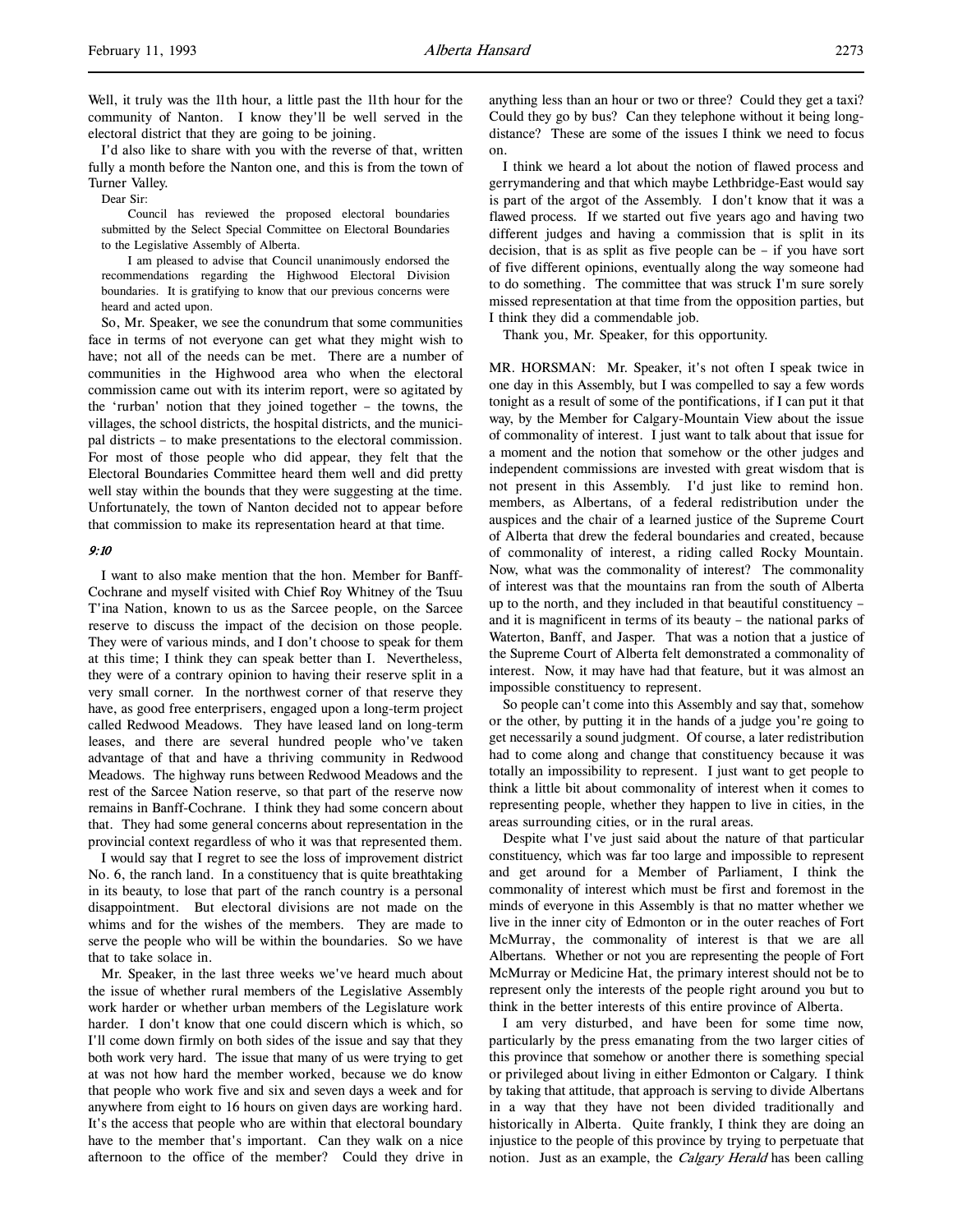for a downsizing of the cabinet. It occurred; 17 members in the cabinet. How did they draw a graph, Mr. Speaker, to illustrate where those members of the cabinet came from? They said that the number of representatives from urban Alberta has decreased very substantially, so there are now only four members of the front bench in this province representing urban Alberta, and then a little asterisk which said that urban Alberta only meant the two large cities of Edmonton or Calgary. Well, that kind of perverse thinking, if I may use the term, is the type of thing that is helping to drive a wedge between Albertans.

I suggest that those members in the Assembly who over the last three weeks have been discussing this matter had better think again about that tendency to divide Albertans, categorize them as urban or rural as if there were some kind of second-class status applied to those people who live in either one of the two categories that have been set up primarily by the news media in this province. I think we should get away from that, because the commonality of interest which we have to bear in mind is that we are Albertans. When I'm in this Assembly to vote on issues, I don't vote just to represent the views of Medicine Hatters. I try to think of the broader issues as they impact upon the entire province. So let's get away from this stuff.

### 9:20

Furthermore, may I caution hon. members who've been standing in this Assembly and saying, "Oh well, I'm going to be put in this constituency." I caution them to think about this. If it becomes an issue in the next election – and I say "if," and that's very unlikely, because the issues that will be determining the outcome of the election will not be the boundaries. Whether members think so or not and having tried to make nice political points over the last three weeks in doing so, the issues will be decided on much broader issues than that. They might think again about the implications of some of things that have been said. What they are really saying is, "Oh well, I'm going to be put into this constituency, but I really don't want to represent you; I want to represent the people on the other side of the Whitemud freeway," or whatever it may be. "But here I am; I have to represent you." They may have to think about that a little bit as they go out and try to represent the people. So let's get off this stuff.

Furthermore, in the process, Mr. Speaker, if we haven't consulted with Albertans enough on this issue, I can't think of another topic, aside from the constitutional discussions that I went through for almost a year, where there was more opportunity for consultation. We had a select committee with all-party representation on it. They brought forward a report. We set up an independent commission, and it came back with five members on it with three different reports.

# AN HON. MEMBER: Four.

## AN HON. MEMBER: Five.

MR. HORSMAN: Or five, or whatever it was. Now they say: "Well, what we really need to do again is set up another independent commission. Maybe if we have seven members on it, we could get seven reports." The fact of the matter is that we set up another select committee. The opposition parties were invited to join in, and they said: "No. We don't want to be part of this. What we will do instead is stay outside the process. Then when it comes into the House, as inevitably it must do, we will be able to make fine political points." Mr. Speaker, that type of approach on the part of the Official Opposition and the Liberals in this House I think does a disservice to the process. No matter what

happens, since I won't be here the next time, I can tell you this: what has been brought forward is as fair, as reasonable, and as objective as could possibly be determined, given the circumstances leading up to the introduction of the Bill, the introduction of and the acceptance of a number of amendments. I say: let's get on with it.

MR. DEPUTY SPEAKER: The hon. Member for Westlock-Sturgeon.

MR. TAYLOR: Thank you, Mr. Speaker. I think most things have been said, so I won't be too long. That should bring out a cheer.

I also want to take a moment, of course, to wish the hon. Member for Medicine Hat the very best in what he chooses in the future. I think he is a member that has practised what he preached: he did try to represent all Albertans. Maybe now that he's retiring, I might say he's even done fairly well. Coming from that area, I can just imagine and sort of be a little jealous of him in picking retirement: the mud of the South Saskatchewan squeezing up between his toes as he walks around, skipping through the coulees there, dodging rattlesnakes. It's going to be a lot of fun, I'm sure, and add more hours of sunshine than any other sector of Alberta. Of course, that sometimes brings a little drought with it, and I've often said that if we don't get rain down in that country, it will start to look like your constituency, Mr. Speaker: badlands.

I was a little surprised at the Member for Smoky River complaining about filibustering; somebody said whining.

I'm distributing an amendment, Mr. Speaker, that has been checked out by the legal eagles and so on, but I did want to mention my surprise at Smoky River. To complain in his own party that he hasn't had a chance to have the input he should, the only thing I can think of is that there must be a little crosspollinization coming from the NDP benches over there. For a moment he forgot and thought he was in the opposition, the way he was giving the party a little bit of the dickens. I know he sounded a lot like the fellow that had murdered his mother and dad and now is throwing himself on the mercy of the court because he is an orphan. Why he didn't use the caucus, the constituency – after all, there were amendments put through out of the caucus, and now he brought it here.

I give him a bit of a challenge. I'm circulating an amendment to third reading that's been put through.

Moved by Mr. Taylor that the motion for third reading of Bill 55, the Electoral Divisions Statutes Amendment Act, 1993, be amended by striking out all the words after "that" and substituting "Bill 55 not now be read a third time because it failed to have an independent review committee chaired by a Court of Queen's Bench judge to review, action, and report back to the House within 30 days:

- (a) the town of Grande Prairie being split into two constituencies,
- (b) the towns of Stony Plain and Spruce Grove into two different constituencies,
- (c) the towns of Wetaskiwin and Camrose in the same constituency,
- (d) the town of Grimshaw and the Peace River airport in a different constituency from the town of Peace River,
- (e) the constituency of Calgary-Elbow and the resulting dislocation and readjustment of Calgary-Currie and Calgary-Buffalo,
- (f) the village of Bawlf not being in the same constituency from the town of Athabasca,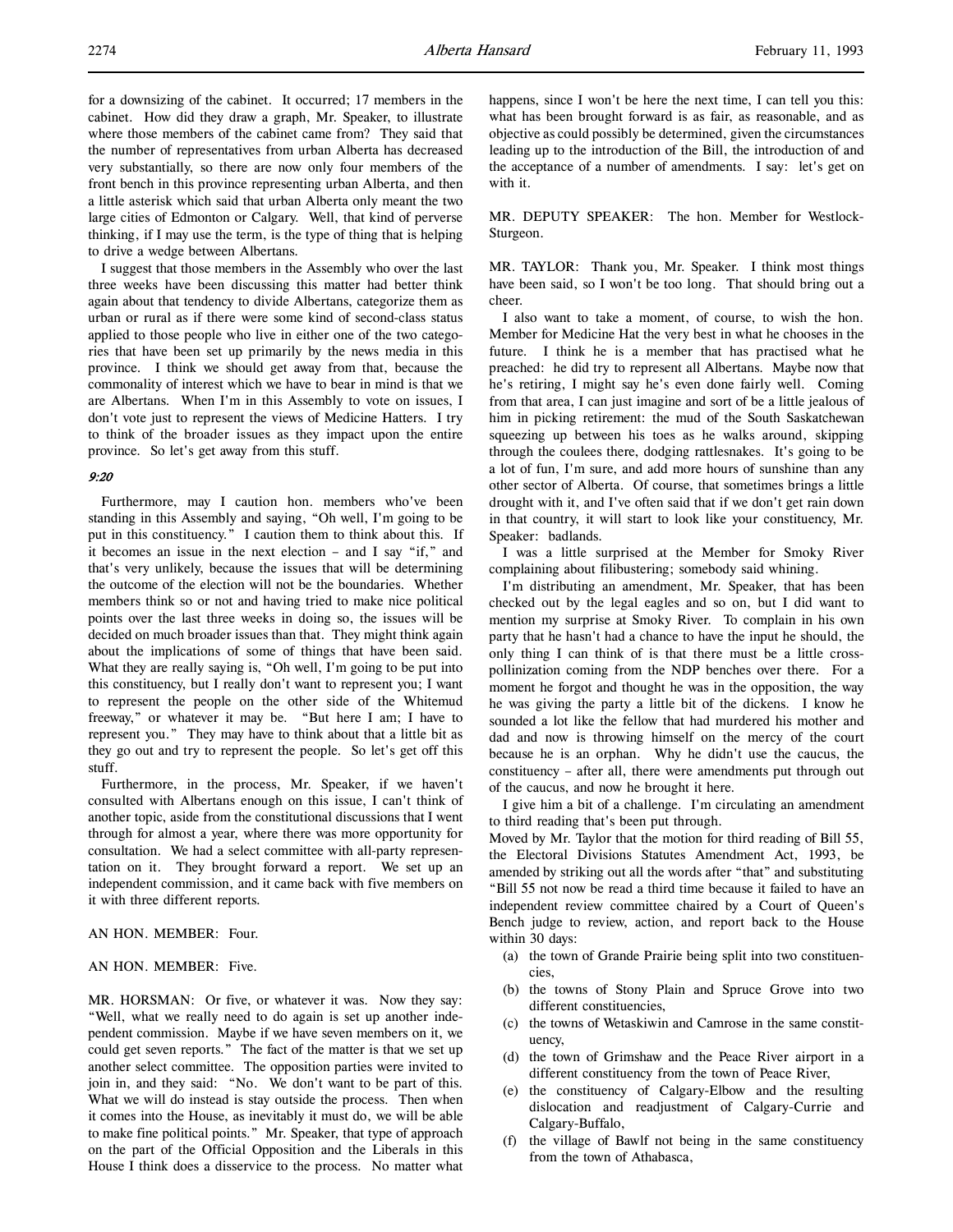- (g) the town of Lac La Biche in a different constituency from the town of Athabasca,
- (h) Morinville, Bon Accord, and Namao being separated from the constituency of Spruce Grove-Sturgeon, and
- (i) the town of Redcliff being in the constituency of Bow Valley rather than the constituency of Medicine Hat or Cypress."

The Member for Smoky River will notice, if he reads it, that the very first item is that the town of Grande Prairie be split into two constituencies. So I would challenge the hon. member to vote for the amendment, because that's one of the things that has to be cured.

I might add, Mr. Speaker – I'm a little embarrassed – that when you get down to "(f)," there are two typographical errors in one sentence. It should be: the village of Bawlf not being in the same constituency "as" rather than "from" the town of "Camrose," not "Athabasca." Even the committee chaired by the hon. Member for Taber-Warner wouldn't have the gall to put Bawlf in with Athabasca. It was supposed to read Camrose.

It does address the issue about Grande Prairie being split into two constituencies, two solitudes, whereas Fort McMurray is one. Most of St. Albert was able to stay in the one constituency and so on. Grande Prairie gets split. The towns of Stony Plain and Spruce Grove, which are adjacent to each other, should be different constituencies. Wetaskiwin and Camrose should be different constituencies. Grimshaw and Peace River airport, which the hon. Member for Peace River tried to get moved into Peace River constituency and was defeated the other night, should be looked at. It was defeated, I think, because of the whole question of . . . [interjection] The hon. Member for Dunvegan says no, but the hon. Member for Taber-Warner says yes; I take my cues from him. Besides, he's bigger than I am. The town of Lac La Biche is a different constituency from the town of Athabasca; they should be together. In my own constituency, Morinville, Bon Accord, and Namao have been separated from Spruce Grove-Sturgeon, or Spruce Grove-Sturgeon-St. Albert, as it is now called: seven syllables. The town of Redcliff being in the constituency of Bow Valley rather than the constituency of Medicine Hat or Cypress, and as the Member for Medicine Hat pointed out: commonality.

Now, I know, as the Member for Medicine Hat said, that judges don't always come out with much better decisions than politicians. As a matter of fact, judges quite often are failed politicians. In the U.S. you have to win an election to become a judge, Mr. Speaker. Up here all you have to do is lose two elections and you can become a judge. Nevertheless, they should know something about it, and I'll be the very first to admit that the Rocky Mountain constituency, which ran from just south of Grande Prairie down to the U.S. border because it had mountains in it, was one of those things that a judge came up with. After all, judges are just lawyers that have gone on to their reward, so if they didn't have a lot of knowledge when they were a lawyer, why should they when they're a judge? Nevertheless, what I think the Member for Medicine Hat missed is that they are not elected members. They are not elected members, and that is what we are after. If there were a source out there of chairmen or arbitrators that were not judges, that's fine. But judges make nice, handy, taxpayer-paid, independent chairmen for commissions. This is why I have suggested in this amendment, Mr. Speaker, that we not now read Bill 55 and refer these matters. We couldn't use these in committee, because a domino effect would take place. There is enough movement of population that we couldn't move it around and through as a simple amendment. So we're saying that these problems all have to be referred to an independent committee.

# $9.30$

I think this is the thing that's most wrong. Some of the members mentioned how much consultation has gone on here, but we must remember that when the final report came out of this committee, that was it. There were no second readings around the province so people could look at it. There were letters that could be submitted, but in quiet and in caucus and behind the curtain.

I'm sorry; I'll be within 30 seconds. I'll keep my word. The hon. Deputy Premier has reminded me that I said I'd only be four or five minutes. I exaggerated a bit, but I think I can do it.

I just wanted to say that having those final reports and final adjustments done within the Tory caucus in such secrecy – obviously the Member for Smoky River, the Member for Highwood, the Member for Peace River, and the Member for Fort McMurray didn't seem to know anything about it. They had to try to bring amendments to the floor here. And there were probably some other members. It has to bother one. Once again, Mr. Speaker, I'd encourage particularly those members in the government benches that feel their amendment was not listened to or didn't get a chance to put it forward to vote for this amendment to the motion.

Thank you.

MR. DEPUTY SPEAKER: The hon. Member for Camrose.

MR. ROSTAD: Thank you, Mr. Speaker. I rise to speak against the amendment, mainly on the point that it has been reviewed. I think the Member for Medicine Hat put it very aptly when he said that this is the highest court there is. We've had days and days and days of debate. In fact, last night I guess some of us who wished to speak or put a position forward on behalf of our constituents were somewhat snookered by a procedural trick of the Liberals to filibuster and shut it down.

#### MR. TAYLOR: What about closure?

MR. ROSTAD: Closure? You bring in closure not because you want to stifle debate but when there is no debate and you just get verbal diarrhea over and over and over again. That's why closure is brought in. It's unfortunate that opportunities weren't given for all to speak.

I think having an electoral boundaries review after every second election has mixed blessings. One is that you get an opportunity to look and to bring some fairness to representation as we change our demographics in the province and as our population expands. The downside is that unfortunately there are situations that constituencies are split up. I think the Camrose constituency is one such constituency. The hon. Member for Westlock-Sturgeon brings up that the towns of Wetaskiwin and Camrose should not be in the same constituency. First, he has made an error, if I may point it out. Both are cities, and he will not be well endeared by either of them for referring to them as towns. But aside from that, when you look at the size of either of the communities and you try and look at whether you go on a north-south or an east-west or a trading pattern, which I proposed, which numerous people from my constituency proposed to the numerous public hearing bodies that were part of this process – yes, that's what we wanted to do. But when you try and design, because you're close to a very large metropolis, Edmonton, it becomes very, very difficult.

I can tell you that as the MLA, whether it's me or whether it's someone else that represents the new constituency, you have to work very, very hard to represent all of your constituents, whether they're in a natural flow or an unnatural flow. It's with regret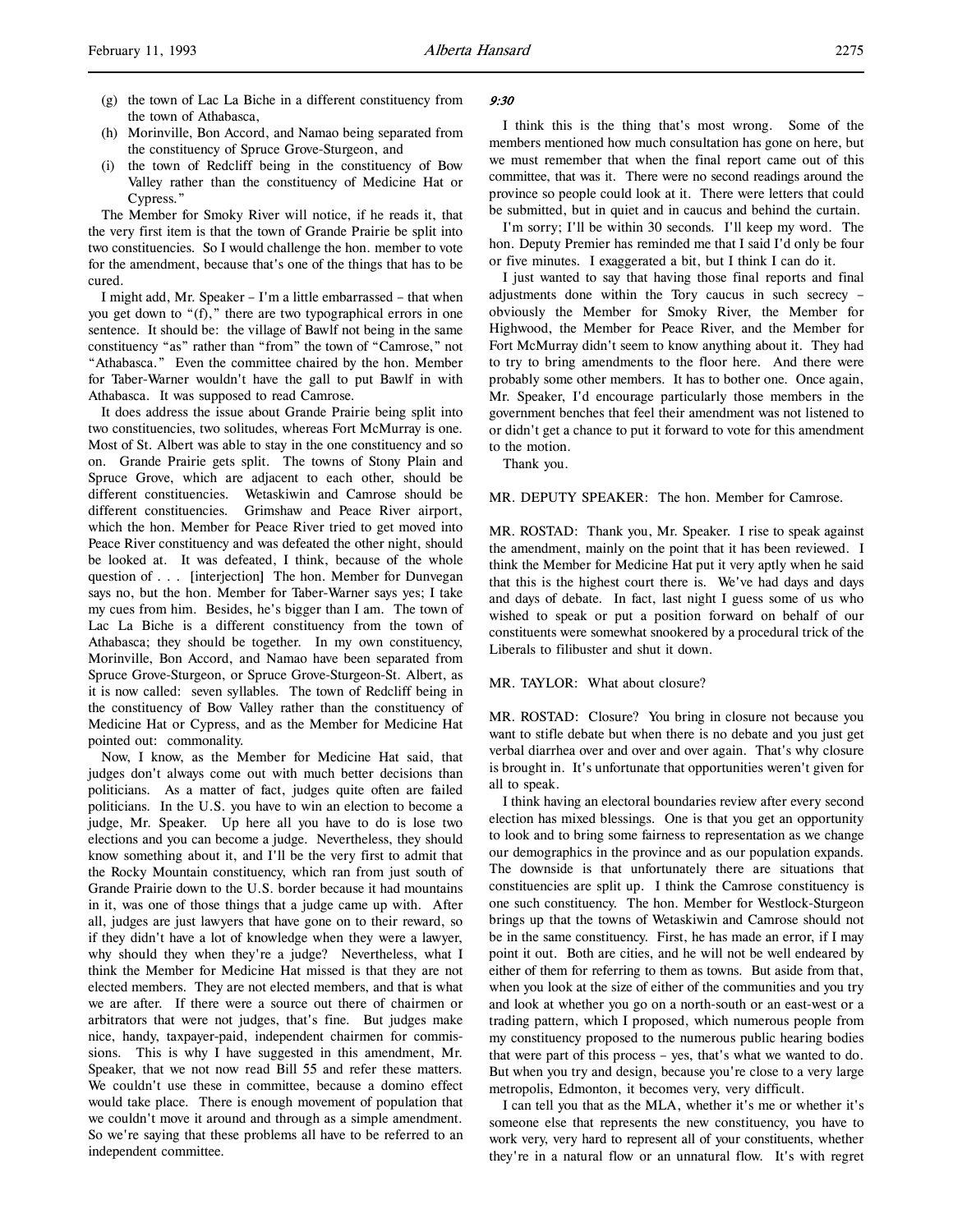that as a new boundary is made, the northern part of this constituency leaves and joins Leduc and the southern part leaves and joins Ponoka-Rimbey. It's with regret, not only from my own perspective as the MLA, that you lose these very worthwhile constituents and, frankly, people who've become friends. You can still maintain a friendship, but in a professional friendship you lose that. That is an unfortunate result of this process. However, they all go to new MLAs, and I think with the commitment of all 83 people who are in this Assembly, we're all there to work with these constituents, to serve them, and to accommodate their needs to the best of our abilities. Sometimes it isn't on a trading pattern, or sometimes it isn't because there's a straight common interest. If you look within each of our constituencies, you see the varied interests within one, whether they shop in the same stores or trade in the same ways.

As I mentioned, I feel great regret for the parts that are leaving, and I do welcome the new parts that are coming in. My successor will, I'm sure, be endeared to serve them as well. But to say that we need to have somebody else review it – this is the highest court of the land, and frankly we've been here for three weeks, late nights, reviewing this. Not everybody is going to be happy as constituents or as MLAs as a result, but absolutely everybody has had the opportunity, other than at the last when we were snookered by a procedural thing and filibustered to fill in the time with verbal diarrhea that didn't amount to too much but did move the process on.

I speak against the amendment.

MR. DEPUTY SPEAKER: The hon. Member for Edmonton-Strathcona.

MR. CHIVERS: Thank you, Mr. Speaker. I also will be brief in speaking to this amendment, the reason being, of course, that the hour for the vote fast approaches and I'm sure there are a number of members on both sides of the House who are anxious to have an opportunity to speak. I think that indicates to us one of the reasons why the process has been so inadequate and why there is such a feeling that there's a lot of unfinished business here.

Now, the amendment speaks of "an independent review committee chaired by a Court of Queen's Bench judge to review" a number of specified examples of concerns raised by the Member for Westlock-Sturgeon. Although I share the gist of his concerns, I think the list is totally inadequate. Of course, the reality is that when one embarks on any sort of review with respect to any of the electoral divisions, there is indeed a ripple effect which is going to result inevitably and consequentially in review of all of the boundaries. Of course, that's exactly what is required with respect to the map which is being proposed for Alberta.

Now, the Member for Camrose has spoken of this Legislature being the highest court in the land. I think he was echoing comments made the other day by the Member for Edmonton-Parkallen, who had suggested that it was fair and indeed democratic for this Legislative Assembly to draw the electoral map for Alberta. Indeed, it was the ultimate in democratic procedure, since the members of this Legislature represent the electorate of the province of Alberta. Now, at first blush that argument seems somewhat attractive. But if you examine its application in the context of this House, you will soon see that there's a great fallacy in that reasoning. The fallacy is simply stated. In the last election the governing party, the Tories, garnered 44 percent of the votes, but they achieved 71 percent of the seats. Consequently, what we have is a party that represents 44 percent of the population dictating to this Assembly what the electoral map of Alberta is to be. Of course, that is anything but a democratic process, and that is exactly why public hearings were necessary, as has been argued previously in this debate. That is precisely why, according to the terms of the subamendment – I see the Speaker reaching for it – it is necessary to remit the matter to "an independent review committee chaired by a Court of Queen's Bench judge."

Mr. Speaker, I did promise that I would be brief. The difficulties with this process are too numerous for me to mention in the context of these brief remarks. Suffice it to say that the process has been skewed from the outset. It continues to be skewed. The process was flawed. The result, which will be dictated by the representatives of a minority of Albertans, will also be flawed.

#### 9:40

MR. DEPUTY SPEAKER: The hon. Member for Calgary-North West.

MR. BRUSEKER: Thank you, Mr. Speaker. I just want to make a few comments about this particular amendment we have before us today by my colleague from Westlock-Sturgeon. We've heard that this is the highest court in the land on a number of occasions in this particular Legislature, and I'm not here to debate that particular issue. The reason for this amendment, the reason why we're suggesting that it should go to "an independent review committee chaired by a Court of Queen's Bench judge," is related to what we have been talking about in this House for the last several days, which is the clear issue that there is a conflict of interest between members of this Legislature that set their own boundaries, that in turn decide what's going to happen.

The reason we have particularly selected these nine proposed amendments is simply because these are the towns, the constituencies, from which we have had letters, from which we have had concerns expressed to us. That's not to say, as the Member for Edmonton-Strathcona suggests, that this is an exhaustive list, that these are the only problems that might be out there. These are simply places from which we have received letters expressing concern.

We've talked before about the fact that following this most recent report and this most recent piece of legislation, Bill 55, that we are debating, there was no hearings process, which has been pointed out by members in this Legislature and by members from the public. Mr. Speaker, we've said that there should be some voice for them, and that is the reason for this particular amendment.

With respect to the concerns raised by the hon. Member for Camrose regarding a filibuster from the Liberal caucus, I might just refresh his memory on two points. Number one, the government imposed closure. I know that has pointed out before. It was not the Liberal caucus or the New Democratic opposition caucus. In fact, it was the government caucus. Secondly, the Liberal filibuster consisted of three speakers, and I'm not sure when three speakers constituted a filibuster. But if he is so thin-skinned as to believe that that created a problem for him, then I guess he should have had a better consultation process with his own government House leaders.

So, Mr. Speaker, I would urge all members to support strongly this particular amendment.

MR. DEPUTY SPEAKER: The hon. Member for Edmonton-Parkallen.

MR. MAIN: Thank you, Mr. Speaker. Just briefly, as we debate this amendment here. I am, of course, going to oppose it, but it gives me the opportunity just to correct something the hon. Member for Edmonton-Strathcona talked about when he referred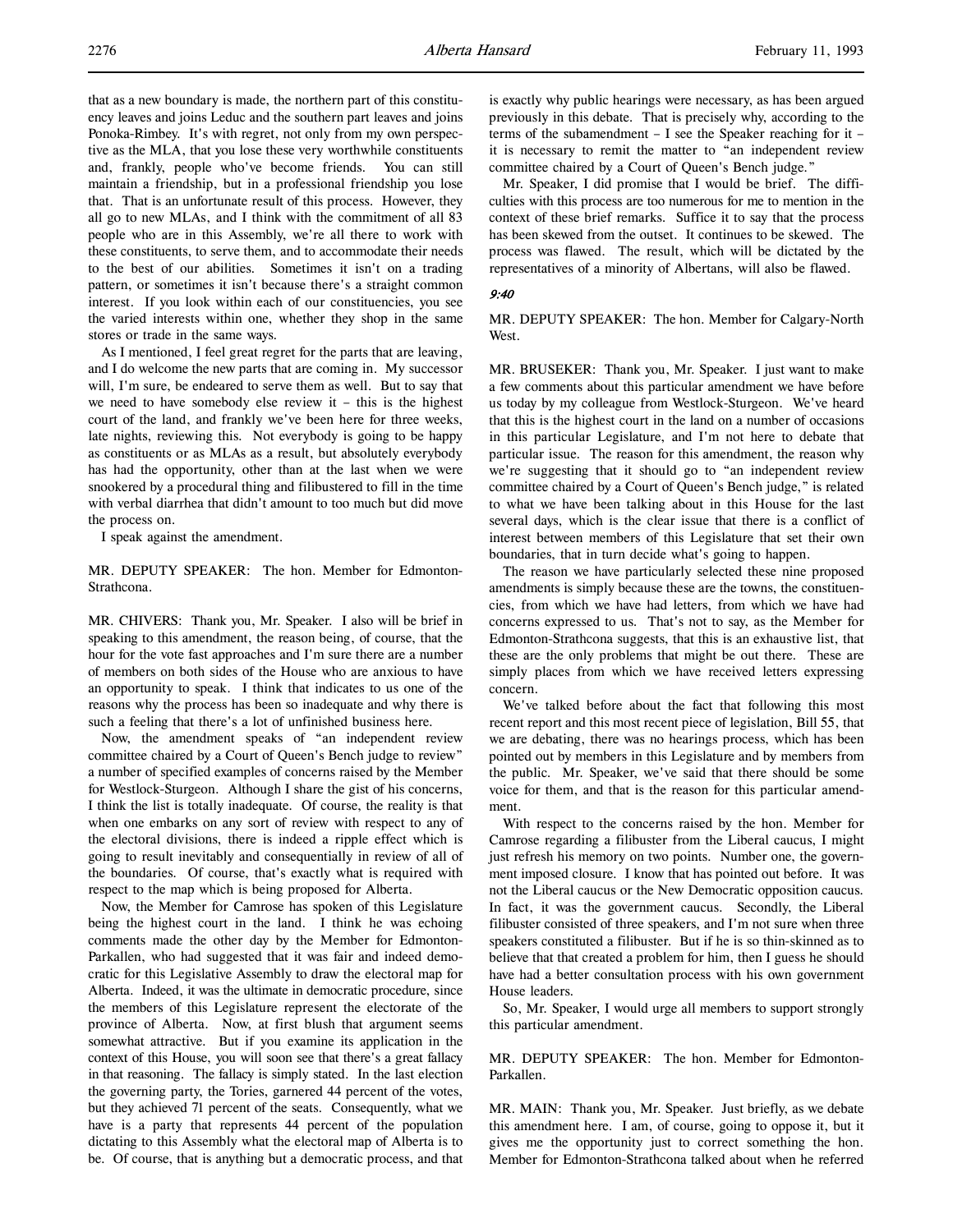to my initial argument about why we should get on with the process, why we should defeat this motion so we can have third reading and move on to Royal Assent and have the boundaries in place and get on with all of that work, and that is his arithmetical argument about the fact that this is an undemocratic House, which is of course more fallacious that he says my argument is. There were, granted, 44 percent of the people who voted for the Conservative Party and elected 71 percent of the members. That's democracy, has been always, and is widely, universally seen as the way to do it. His arguments suggest that the percentage of Albertans who voted for individuals who did not get elected – in other words, people who voted for candidates who aren't here – have no representation, which is of course wrong. Those individuals who represent their constituencies represent everybody in them, whether they voted for them or not.

MR. McINNIS: Well, Mr. Speaker, this is indeed an interesting amendment, an amendment which suggests that a judge should be instructed to make a very detailed list of changes in the electoral map, changes which one might refer to perhaps as tinkering. This from a party that accused others of wanting to tinker with the map and went so far as to coin a disrespectful term called 'pammymandering' in reference to an amendment moved by the hon. New Democrat House leader. Now, if that's 'pammymandering,' this has got to be 'nickymandering' right here, because the member has an entire list of things he wants to change: a line here in Grande Prairie, and he wants to move one between Stony Plain and Spruce Grove, and he's got a Wetaskiwin and a Camrose line, and he's got a little one around Grimshaw and the Peace River airport. The Peace River airport, for crying out loud: talk about tinkering. I know that the Premier said you can't use the H word in reference, but I have to say, you know, that when it comes to the Liberals saying one thing and doing another, this is just about as glaring an example as I've seen: Lac La Biche, Athabasca, Morinville, Bon Accord, Namao.

MR. FOX: Trying to tailor the ridings for their own purposes, is he?

MR. McINNIS: Taylor-made: exactly. Here we are, the whole thing right there.

I can't support this amendment. This is really an attempt to do what they've been viciously attacking others for doing openly in committee. They're trying to do it through the backhand under the guise of an amendment at the third reading stage. What for? Are they going to go to these communities and say: "Oh, look, we fought for you. We tried to get you what you wanted." Yeah, right they did.

I think many things have been said at this hour in the debate, and perhaps it is time to move on. I think the reference that the former attorney general made to this honourable Assembly being the highest court in the land and that we should eschew the idea of trying to get judges involved because in this case we are the judge – I'd have to say that if this is the kind of trial you get, this is probably a very poor excuse for a court. Kangaroo court might be the best way to describe it, because I'm one of many members who had no opportunity whatsoever to be heard in terms of the representations made to me by constituents, and I know there are others because they've already stood up in debate. I guess we can argue back and forth about who was responsible for that. It's really a two-part process. We had a closure motion in committee which, just due to the scheduling of things, wound up with a definite hour of adjournment, and therefore it was an easy matter for the Liberals to talk out the clock. I know they couldn't manage a filibuster more than an hour and a half. Everybody knows that. On this occasion we had a one and a half hour window, and they managed to talk the clock out. They're up for that kind of thing, and we know that they can do it.

The representation that was made to me was by a group of communities, four of them who worked very closely together because the communities are of similar age, similar demographic structure, and they have very complex interrelationships. They are the communities of High Park, Canora, Mayfield, and Brittania-Youngstown. So intertwined are they that their kids go to programs in each other's communities. In fact, they have an arrangement such that one offers one, another offers the other. It didn't always used to be that way. There were times in my memory when there was bad blood between the communities, but a newer generation has found ways to co-operate, and they work together on so many things. There are so many organizations that have cross-membership, it's not funny. When their local MLA, me in this case, meets with them, I meet with them as a group, because they have common concerns and they express them to me in that way.

The interesting thing to me is that they represented their views about how and why they should be together in correspondence to the commission before there was ever any public report made. After the report was made, they went down to the public hearings and they made the representations again. Now, somehow, for some reason when this committee went and made their map, an error was made: a line was drawn down the middle where a line has never been before. From that point forth, they did everything that they possibly and humanly could to get their point across that that line should be changed. They lobbied their MLA, they lobbied the chairman of the committee, they lobbied their prospective MLA under the new boundaries' current representation, the Leader of the Opposition, and so on and so forth. My point is simply that there was not any opportunity to make that representation at a point where it could make some difference in the process. Even if everybody acknowledged that something should be done about it, there was no opportunity for anything to be done. Surely when you go to a court, whatever kind of a court it is, you have the opportunity to be heard before sentence is passed. So for that reason I think there is merit in opening up some type of process where these things could be adjudicated fairly.

Now, I'd have to say that the Taylor-made amendment here doesn't quite fill the bill, because it does provide merely an opportunity for the Liberals to appear to be helping these groups who've asked for help while they stood in a high moral tone and said: we're not voting for any changes in this Act because we can't countenance MLAs drawing boundaries. To heck with them.

# 9:50

MR. DEPUTY SPEAKER: The hon. Member for Three Hills.

MR. MacDONALD: Thank you, Mr. Speaker. I stand appalled and somewhat amazed by what the hon. Member for Edmonton-Jasper Place has had to say about this amendment, especially in light of the fact that it's not being referred to our members to decide who's going to draw them but to a committee. The hon. Member for Westlock-Sturgeon is not trying to draw boundaries, unlike the Official Opposition, who is determined to have it both ways.

For the record, so that the public would know that it was not our intention at all to draw our own boundaries, to very carefully pick and choose who was going to vote for us, this amendment refers it to a committee.

Thank you, Mr. Speaker.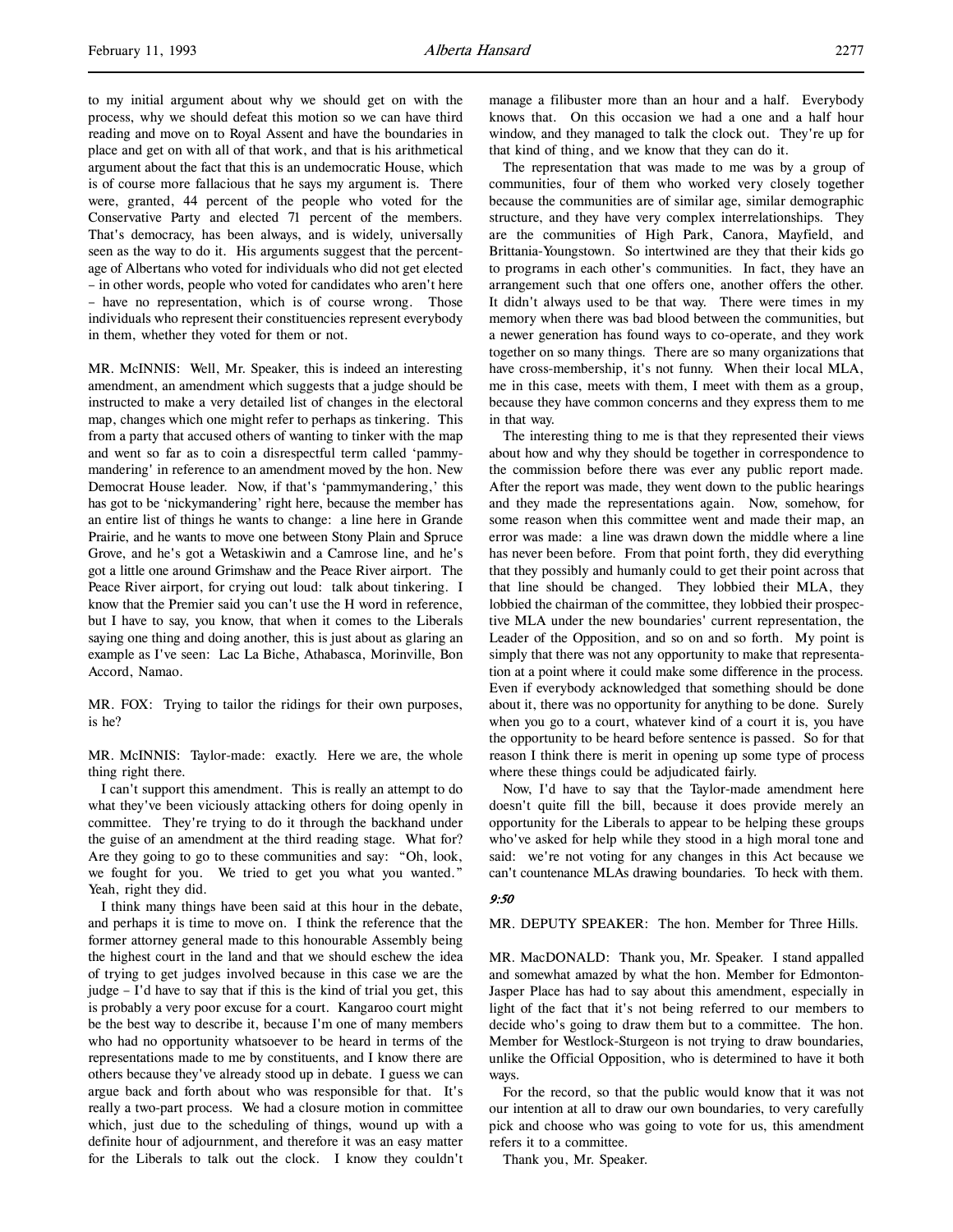MR. DEPUTY SPEAKER: The hon. Member for Edmonton-Kingsway.

MR. McEACHERN: Yes; thank you, Mr. Speaker. I've spoken at some length on the Bill in second reading. I will say that our caucus put forward a number of amendments to make the case as strongly as possible that these boundaries are not good boundaries and that the process of arriving at them was not a good process. I'm not going to go back over all of that, except just to say that all the defence that we've heard from the government side in terms of the process and how many hearings there were and how many submissions there were – all of those submissions and hearings were pretty well ignored in the final submission that the Tory committee brought forward. I mean, it's just so clear that nobody from the central part of Edmonton was represented at any hearing of the Tory committee, if they held any or if they asked anybody for any input. It's just so clear that that input was not there. All you have to do is look at the section of the map that I have represented for the last seven years, the Kingsway area: eight community leagues that have worked together before carved into four different constituencies. Clearly, that kind of division is not acceptable.

I have letters from two different community league presidents. One from Keith Switzer of the Sherbrooke Community League I've mentioned before, but I didn't mention, and I would like to briefly do so now, a letter from Mr. Alvin Schrader, the Dovercourt Community League president. Those two community leagues are just across the St. Albert Trail from each other and have worked together for years, sharing programs like the ones that my colleague from Edmonton-Jasper Place talked about that his community leagues do. Also, south across 118th Avenue to Inglewood, Inglewood and Westmount have worked together for years. On the other side of Sherbrooke is Prince Charles, and again these community leagues have all worked together for years and years. As Mr. Schrader says, splitting up these eight community leagues that have shared all these different services for so many years does not make any sense. He goes on to say how he would be willing to appear before an independent commission to help fix those boundaries.

Now, Mr. Speaker, it is true that we made a lot of points on second reading of this Bill, but we also had some amendments and so did other members of this Assembly. There was no reason for the government, because they finally decided to use closure on second reading, to immediately introduce it before all the amendments were at least on the floor. They could have held off for a day or two to see how the discussion at committee went and to see that all the amendments were put forward. There was absolutely no indication from this side of the House or anywhere else that there was any kind of stalling or prolonging of debate on amendments at Committee of the Whole. There was no reason for the government to invoke closure before they ever started introducing amendments, yet they did.

What we ended up with was the rather weird situation that the government brought in the closure motion, and because there was a lot of other business yesterday, then we only had a short time left. The Liberal Party, which had not participated very much, their leader never being around, never even made a speech on second reading, never introduced any amendments. They spoke to a few of ours a little bit, but really the contribution was rather feeble in second reading. Yet they all of a sudden woke up and decided that they could talk for an hour and a half on one amendment so that other amendments wouldn't be brought forward. Now, it was totally ridiculous, and what that meant was that I didn't get to introduce in as much detail as I should have –

of course, I can't now. It's the wrong reading. This is now third reading, not time for detailed amendments, but I would at least like to make a few comments about the gist of some amendments and credit some of the people that worked on this.

One of the things that the Liberals worried about was that they didn't want MLAs making amendments. This amendment, although it's under my name, was not put together by me. [interjections] Well, that's true. The basic idea in this amendment you already have as an independent submission from a Mr. John Day, whom I introduced in the House a little earlier.

AN HON. MEMBER: Tell us about that again.

MR. McEACHERN: He's just someone that I happen to know, and he wanted to some input into the Assembly. So I said I would bring his submission down here, and I did to some extent introduce it in second reading, although of course that was not the reading to give it in great detail.

So I put together a map. There was some adjustment to his ideas, but they were all in the northeast, an area that did not affect me at all. They were done at the behest of community leagues, to some extent paying attention to some of the ideas that were put forward by the Tory committee itself. The six ridings in the centre and west side of the city that would affect my area I did not change at all from his submission. They were exactly as he put them forward. In fact, he had an A and a B plan, and I didn't really mind the B plan. It wouldn't have worried me that much to put that one forward instead. I also got a submission from Mr. Bill Glass that was very similar in nature, but at some point you had to put in this Assembly a detailed proposal that we could use to illustrate the shortcomings of the process that had led us to the Tory proposal, Bill 55. So this was as good an example as any.

Now, we on this side of the House have long since learned that we don't get very many amendments past the government, but this was one we felt was at least worthy of government consideration, and it's really too bad that it didn't get on the floor for consideration yesterday. The basic problem that one is trying to fix on the north side of the river – and I want to just spend a minute on that and compare some of the contrasting suggestions for fixing  $it - is$ that as the west end of the city grows, you either have to add a riding there, which would be fine if you just go from 11 to 12 ridings, but . . .

MR. TAYLOR: We're on the amendment, Alex.

MR. McEACHERN: Well, the judge, I'm sure, would like to look at these ideas. [interjection] Yes, that's true.

If you're not allowed to have an extra riding on the north side of the river, then you have to eliminate one of the ridings in the centre in order to accommodate growth on the west end, or at least that seemed to be the dilemma in the discussions with some people I know that had a lot of experience in trying to redistribute boundaries, as well as Mr. Day's two proposals and also in the one that Mr. Glass put forward. In the process of working with those and another idea that came up later, I really discovered a principle that I think should have been looked at, and if anybody gets into these boundaries again and this kind of a dilemma, I think they should consider it for the north side of Edmonton.

The government proposal actually puts together in one riding part of the present Edmonton-Calder riding from north of the CN tracks, part of the Edmonton-Kingsway riding from south of the CN tracks, and part of Edmonton-Jasper Place. Now, what all of these other three proposals that we looked at did was decide that you couldn't accommodate three ridings in the west end without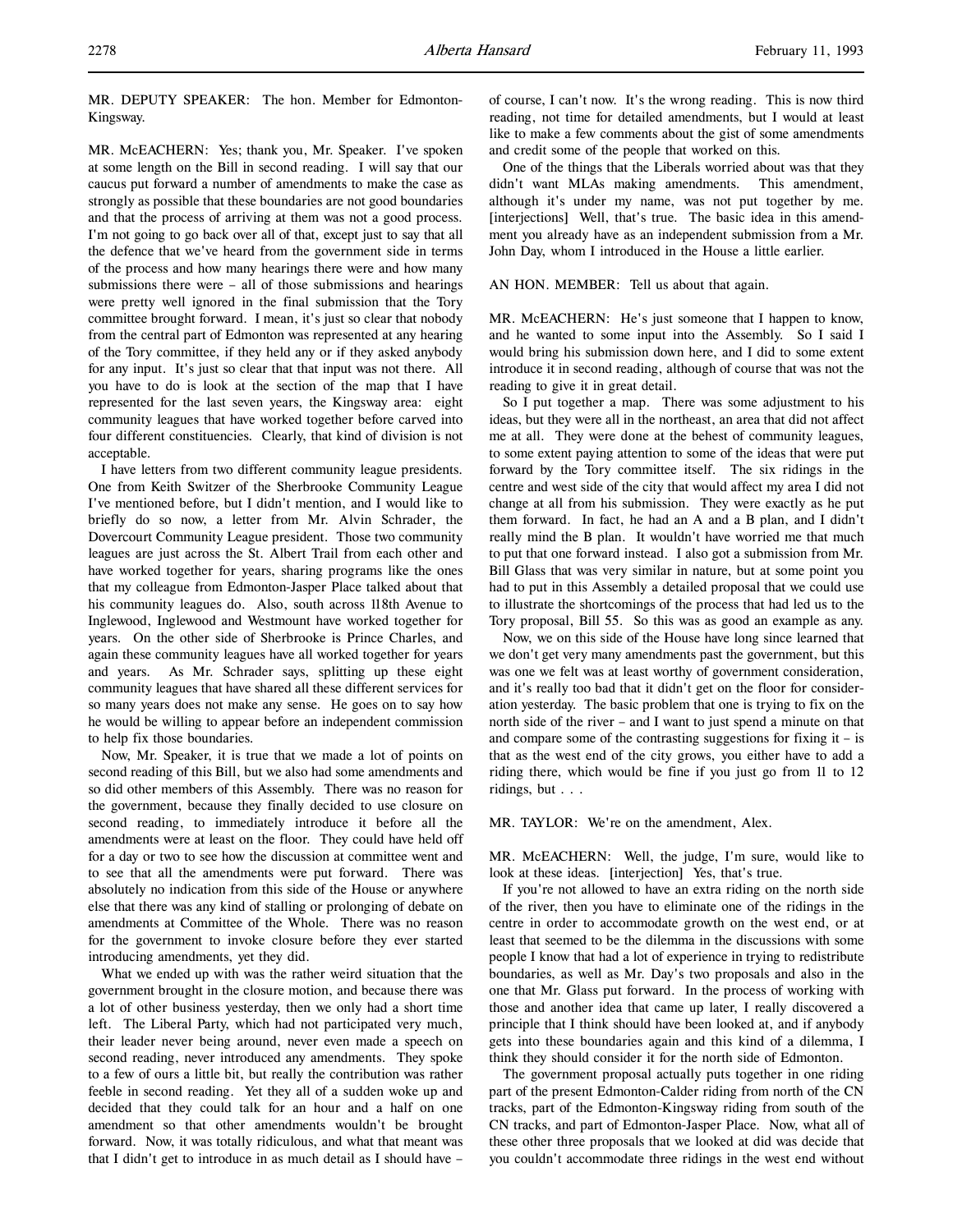eliminating a riding in the middle because we didn't want to breach the CN tracks barrier. We felt that if you were going to breach it on the east side with Edmonton-Norwood up into the Edmonton-Calder and Edmonton-Belmont areas, you didn't need to turn around and breach it on the west side as well. Actually, if you do, you could amalgamate, for instance, some of the south part of Edmonton-Calder with some of the north part of Edmonton-Kingsway and not have to eliminate a riding in the central part of the city and only have two ridings in the west end by moving Edmonton-Glenora a little bit west.

That, Mr. Speaker, would have taken account of and fit all the proposals put forward by community leagues and would have made sense for the city. It just shows how the Tory committee did not talk to any community league people. The Liberals certainly did not talk to any community league people. We could have had a decent map. If this is the highest court in the land, then it should do its homework and pass a good Bill, not a lousy Bill as this government has brought forward.

# 10:00

MR. DEPUTY SPEAKER: Is the Assembly ready for the question?

HON. MEMBERS: Question.

[Motion on amendment lost]

MR. DEPUTY SPEAKER: The hon. Minister of Environmental Protection.

MR. EVANS: Thank you very much, Mr. Speaker. I'm going to be brief, because we've had more than ample opportunity on previous occasions to debate the issue before the House this evening. I did not propose an amendment at committee stage because I recognize that my constituency is essentially left the same way that it was previous to the process that has been ongoing through the Electoral Boundaries Commission and the Electoral Boundaries Committee.

I did make representations to both the Electoral Boundaries Commission and committee that the constituency of Banff-Cochrane should be left essentially as it has been since the late '30s, the early '40s, Mr. Speaker, because the constituency is growing quickly, the numbers seem to me to be reasonable given provincial averages, and it was a workable constituency from my perspective. Therefore, I believe that the constituents of Banff-Cochrane were represented as well as they could be. Again, I recognize that the issue is not how the electoral boundaries are for me but rather how my constituents are represented, having me or any other MLA as their representative in Edmonton.

I do have some concerns, however, Mr. Speaker, about two areas of my constituency that as a result of the growing numbers of people from Banff-Cochrane will now be moving into other constituencies: the area that I call upper Bearspaw, north of Highway 1A between Cochrane and the city of Calgary, and an area slightly to the west and north of the town of Cochrane will be moving into the constituency of Olds-Didsbury. I have some concerns about that because, number one, historically the people in that area have traded with Cochrane and Bow Valley and feel very much a part of that area and feel very much a part of Banff-Cochrane constituency. I also had a concern because the Bearspaw community is now literally split in two, the upper Bearspaw, as I said, being part of the Olds-Didsbury constituency and the lower part south of Highway 1A being in Banff-Cochrane.

However, I have not had too many representations from the folks out in that area, so I believe that they are prepared to agree to the change of electoral boundaries. I think they're well aware of what has occurred through a very long and sometimes convoluted process of trying to make 83 reasonable electoral boundaries, given populations, given sparsity, given urban/rural splits, et cetera, et cetera.

The other area, that my colleague from Highwood referred to, is in the southeast section of Banff-Cochrane constituency, specifically the Tsuu T'ina Nation, the Sarcee reserve. A substantial part of that reserve, Mr. Speaker, will now be going into the Highwood constituency. Both the hon. Member for Highwood and myself met with Chief Roy Whitney about this issue. There was some concern raised by Chief Whitney particularly with respect to the native self-government issue. The chief made representations to us that notwithstanding what we were trying to do here in Edmonton with respect to provincial lands, he had a great concern that until the issue of native self-government was dealt with, perhaps it was not appropriate that his reserve should be included in any kind of an electoral boundary drawn up on a provincial basis.

Those are the major concerns that I have heard. I'm sorry to lose those folks from the upper Bearspaw and from the Tsuu T'ina Nation. I know that my colleagues from Olds-Didsbury and Highwood are very happy that those areas will now be part of their constituencies. I know that these folks will continue to be well represented. I certainly will keep an eye out for them and on their representatives to ensure that they continue to be well represented in this House.

Thank you.

MR. DEPUTY SPEAKER: The hon. Member for Dunvegan.

MR. CLEGG: Well, thank you, Mr. Speaker. I wasn't really going to speak, but when I saw this amendment, it did remind me of something.

MR. McEACHERN: We're not on the amendment.

MR. CLEGG: I know we're not on the amendment, sir. I listened to you for four hours already.

It did remind me of something when the hon. Member for Westlock-Sturgeon did mention the town of Grimshaw and the airport at Peace River. I'm sure he didn't make these amendments out either. At least he would have known that Wetaskiwin and Camrose are not towns. I don't know who drew his amendments.

However, I do in one way feel bad for the people in Grimshaw and some of the area in the MD of Peace that now have to come into Dunvegan. They were represented by the longest serving MLA in this province, the hon. Member for Peace River. He worked very hard, and he represented those people very well. Certainly I do feel sorry in one way only for the people of the Falher, McLennan, Girouxville area that was represented by the hon. Member for Smoky River. However, we have to face facts. Whether it be me or whether it be some other MLA in Dunvegan, I'm sure that they will work very, very hard to try and represent those wonderful people in the new areas that Dunvegan now takes in.

I'm sure many people realize that from the northwest corner to the southeast corner of the constituency of Dunvegan it is now 400 kilometres long. I might add that there isn't one mile of that road that you travel that isn't a settled area. Now, when we look at some areas – for example, the constituency of Lesser Slave Lake – they say that it's a lot larger. Yes, it is a lot larger, but there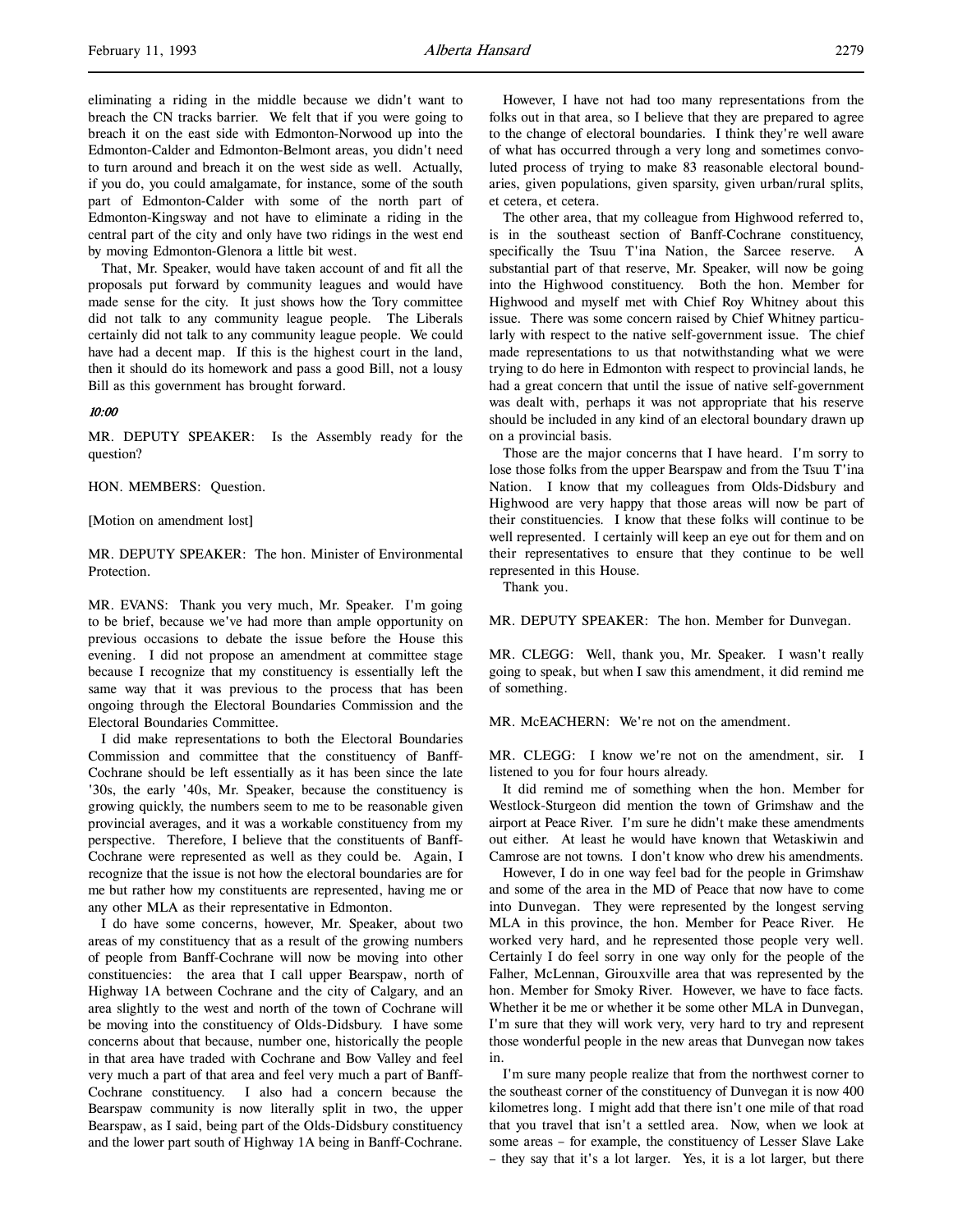### 10:10

MR. DEPUTY SPEAKER: The hon. Member for Taber-Warner.

MR. BOGLE: Thank you very much, Mr. Speaker. I would like to make a few comments and respond to some of the questions put by members of the Assembly.

One of the issues raised by a number of members, particularly from the Official Opposition and the third party, related to public input. In addition to the more than 1,000 representations made that were all reviewed, all recorded in Hansard, in addition to those very detailed and extensive submissions from across the province and, I submit, the most extensive review ever undertaken in reviewing electoral boundaries in this province – in addition to that process, invitations were extended to and accepted by a number of very prominent citizens of our province. The mayors of Edmonton and Calgary came in and met with the four members of the committee who chose to sit. In addition, we met with the head of the Alberta Urban Municipalities Association and the presidents of the Rural & Improvement Districts Association and the Alberta Association of Municipal Districts and Counties. In addition to those individuals, we met with a number of former commission members so that we would receive the input and sage advice that could be put forward by those individuals.

Now, one of the things that is most difficult, Mr. Speaker, for all members of the Assembly is that when we're dealing with any kind of changes at all to our constituencies, whether it's a very small change where very few people are being transferred from our constituency to a neighbouring constituency or whether indeed it's a significant change, there are great feelings that come into play because of the attachments that members have for their constituents. That in part relates to the kind of work we do within our respective areas.

I would again like to draw to the attention of all members that this prediction was made and stated in the 1990 report. We knew at that time – seven members of the Assembly: two from the Official Opposition, one from the third party, and four from the governing party – that there would be great consternation, that this would be a very difficult matter for the Assembly to deal with, that it's not easy when you are forced to look at that kind of change. We indicated at that time that approval of the recommendations by the Assembly meant that all 83 electoral divisions will see some change:

"These changes may be minimal in some cases; however, most will be major and significant." That's a fact that we have to deal with, Mr. Speaker.

The elements of the Bill that have received little attention in the debate need to be highlighted again, Mr. Speaker. The fact that we are staying with 83 ridings, the first time in many, many years that members of this Assembly have not tackled the thorny issue of redistribution by merely adding more seats to the Assembly: that was not done. It was not done because Albertans told us, whether we were in small towns, medium sized cities, or large cities, not to increase the size of the House. We did not. What was the end result from that move? The loss of three seats outside

of Calgary and Edmonton and the transfer of those seats to Calgary and Edmonton.

As well, Mr. Speaker, finding a basis for redistribution by using the latest census figures and adding to that the Indian population for those Indian reserves and Indian settlements where the enumeration was not complete and coming up with a total figure based on the 1991 census and the figures supplied by Indian Affairs.

The recognition of special consideration electoral divisions. The four divisions in this province which occupy in excess of 30 percent of the land area in the province is a significant factor.

The fact that we have 44 single-municipality electoral divisions and 39 multi-municipality electoral divisions.

We addressed the length of time between redistribution, that the next redistribution should occur after the release of the 2001 census so that this Assembly and an Electoral Boundaries Commission are not put through the kind of agony we've had to deal with and that a commission dealt with. The commission, on the unanimous endorsation of the 1989-90 all-party committee, was directed to use the most recent census figures available. That was 1986 figures at that time. They could not use the 1991 figures because those figures weren't available. In fact, they barely became available in time for this committee to do its work. So we're saying that rather than trying to tie to an artificial date after every second election or between every second election, in eight years, whichever comes first, we've recommended that it be after the 2001 census.

There has been much talk about the process. The makeup of the commission has not been affected. We are recommending that when redistribution next occurs in this Assembly, it will be based on the results and recommendations of a five-member commission, a commission chaired by a judge that contains three citizens at large and the Chief Electoral Officer. Those are all factors which will come into play.

A number of members in the Assembly have expressed concern that they weren't aware of the magnitude of changes which were going to occur. I'd like to restate the facts. All members of the Assembly were invited to appear before the committee. Most did appear or sent letters with their recommendations. Regrettably, a few members chose not to come or were not able to come. I can say that all caucuses in this Assembly put forward representations – all caucuses.

Now, let's look at some of the amendments, because there have been questions raised by the hon. Member for Edmonton-Gold Bar as to why some amendments were acceptable and others were not.

The hon. Member for Calgary-Mountain View earlier this evening again raised questions as to why the amendments put forward by that hon. member were not accepted. There's a simple reason, Mr. Speaker: they did not meet the population test. The hon. member obviously was not able to redraw the boundaries in such a way and stay within the population criteria, and therefore the amendment was unacceptable.

Let's look at another. Let's look at Peace River, where the hon. member spent some considerable time, looked at the map, realized that the committee had inadvertently split a community of interest, brought forward a reasoned amendment, and it was accepted.

I look at Calgary-Currie, where approximately 25 percent of the riding was lost. The only thing I want to draw to the members' attention is that there are 37 ridings in this province that were affected more severely than by 25 percent. Seven more in the city of Calgary, seven in the city of Edmonton, and 23 in other parts of the province were affected more severely than by a 25 percent factor.